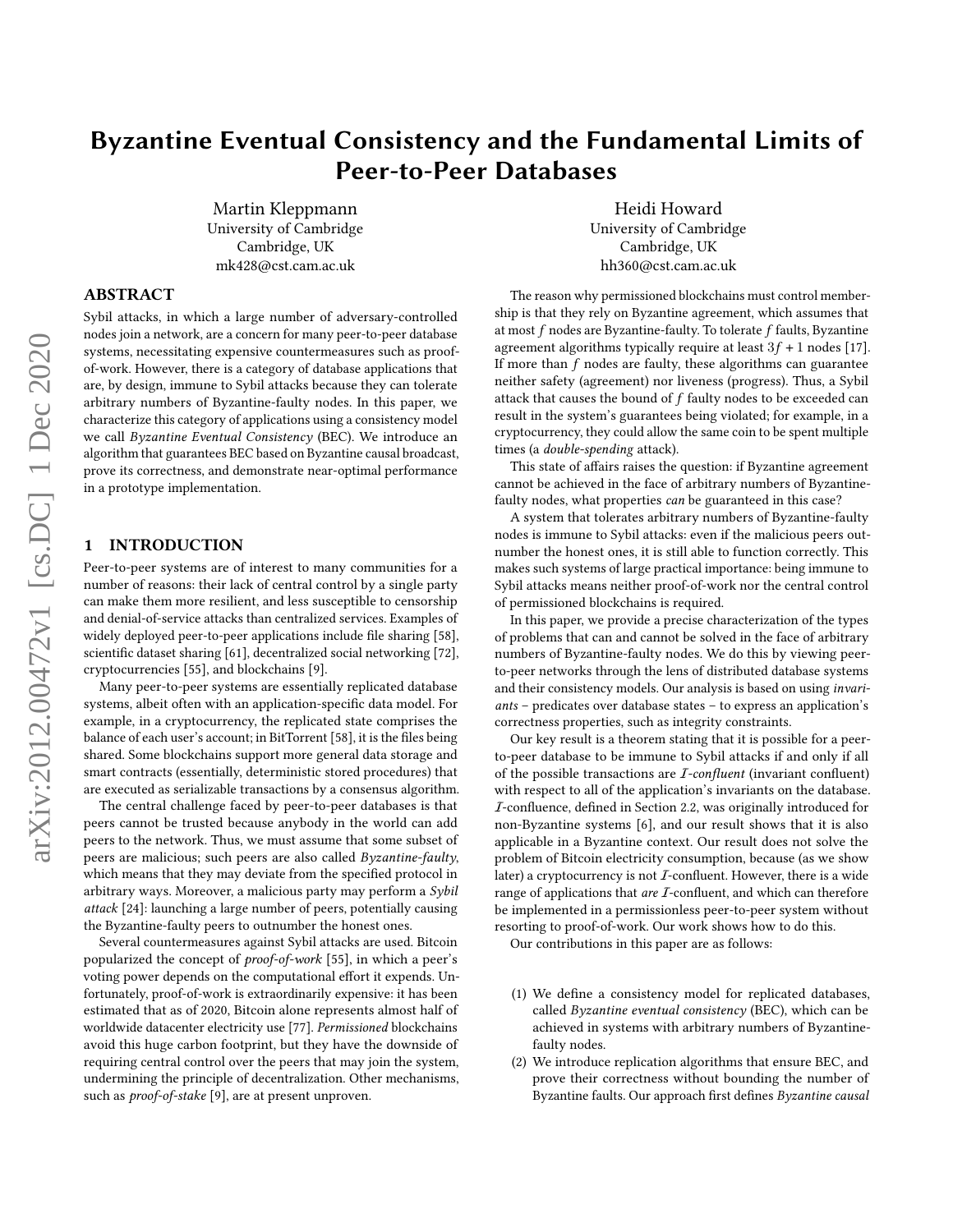broadcast, a mechanism for reliably multicasting messages to a group of nodes, and then uses it for BEC replication.

- (3) We evaluate the performance of a prototype implementation of our algorithms, and demonstrate that our optimized algorithm incurs only a small network communication overhead, making it viable for use in practical systems.
- (4) We prove that  $I$ -confluence is a necessary and sufficient condition for the existence of a BEC replication algorithm, and we use this result to determine which applications can be immune to Sybil attacks.

## 2 BACKGROUND AND DEFINITIONS

We first introduce background required for the rest of the paper.

#### <span id="page-1-2"></span>2.1 Strong Eventual Consistency and CRDTs

Eventual consistency is usually defined as: "If no further updates are made, then eventually all replicas will be in the same state [\[76\]](#page-13-5)." This is a very weak model: it does not specify when the consistent state will be reached, and the premise "if no further updates are made" may never be true in a system in which updates happen continuously. To strengthen this model, Shapiro et al. [\[65\]](#page-13-6) introduce strong eventual consistency (SEC), which requires that:

- Eventual update: If an update is applied by a correct replica, then all correct replicas will eventually apply that update.
- Convergence: Any two correct replicas that have applied the same set of updates are in the same state (even if the updates were applied in a different order).

Read operations can be performed on any replica at any time, and they return that replica's current state at that point in time.

In the context of replicated databases, one way of achieving SEC is by executing a transaction at one replica, disseminating the updates from the transaction to the other replicas using a reliable broadcast protocol (e.g. a gossip protocol [\[38\]](#page-12-4)), and applying the updates to each replica's state using a commutative function. Let  $S' = \text{apply}(S, u)$  be the function that applies the set of updates u to the replica state S, resulting in an updated replica state  $S'$ . Then two sets of updates  $u_1$  and  $u_2$  commute if

 $\forall S.$  apply(apply( $S, u_1$ ),  $u_2$ ) = apply(apply( $S, u_2$ ),  $u_1$ ).

Two replicas can apply the same commutative sets of updates in a different order, and still converge to the same state.

One technique for implementing such commutativity is to use Conflict-free Replicated Data Types (CRDTs) [\[65\]](#page-13-6). These abstract datatypes are designed such that concurrent updates to their state commute, with built-in resolution policies for conflicting updates. CRDTs have been used to implement a range of applications, such as key-value stores [\[4,](#page-12-5) [79\]](#page-13-7), multi-user collaborative text editors [\[78\]](#page-13-8), note-taking tools [\[75\]](#page-13-9), games [\[73\]](#page-13-10), CAD applications [\[42\]](#page-12-6), distributed filesystems [\[54,](#page-13-11) [71\]](#page-13-12), project management tools [\[35\]](#page-12-7), and many others. Several papers present techniques for achieving commutativity in different datatypes [\[34,](#page-12-8) [59,](#page-13-13) [64,](#page-13-14) [78\]](#page-13-8).

#### <span id="page-1-0"></span>2.2 Invariant confluence

An invariant is a predicate over replica states, i.e. a function  $I(S)$ that takes a replica state  $S$  and returns either true or false. Invariants can represent many types of consistency properties and constraints commonly found in databases, such as referential integrity, uniqueness, or restrictions on the value of a data item (e.g. requiring it to be non-negative).

Informally, a set of transactions is  $I$ -confluent with regard to an  $invariant I$  if different replicas can independently execute subsets of the transactions, each ensuring that  $I$  is preserved, and we can be sure that the result of merging the updates from those transactions will still satisfy *I*. More formally, let  $T = \{T_1, \ldots, T_n\}$  be the set of transactions executed by a system, and let  $u_i$  be the updates resulting from the execution of  $T_i$ . Assume that for all  $i, j \in [1, n]$ , if  $T_i$  and  $T_i$  were executed concurrently by different replicas (written  $T_i \parallel T_i$ ), then updates  $u_i$  and  $u_j$  commute. Then we say that T is  $I$ -confluent with regard to invariant  $I$  if:

 $\forall i, j \in [1, n]. \forall S. (T_i || T_j) ∧ I(S) ∧ I(\text{apply}(S, u_i)) ∧ I(\text{apply}(S, u_j))$  $\Rightarrow I(\text{apply}(\text{apply}(S, u_i), u_i)).$ 

As  $u_i$  and  $u_j$  commute, this also implies  $I(\text{apply}(\text{apply}(S, u_i), u_i)).$ 

As an example, consider a uniqueness constraint, i.e.  $I(S)$  = true if there is no more than one data item in  $S$  for which a particular attribute has a given value. If  $T_1$  and  $T_2$  are both transactions that create data items with the same value in that attribute, then  $\{T_1, T_2\}$ is not *I*-confluent with regard to *I*: each of  $T_1$  and  $T_2$  individually preserves the constraint, but the combination of the two does not.

As a second example, say that  $I(S) =$  true if every user in S has a non-negative account balance. If  $T_1$  and  $T_2$  are both transactions that increase the same user's account balance, then  $\{T_1, T_2\}$ is  $I$ -confluent with regard to  $I$ , because the sum of the two positive balance updates cannot cause the balance to become negative (assuming no overflow). However, if  $T_1$  and  $T_2$  decrease the same user's account balance, then they are not  $I$ -confluent with regard to  $I$ : any one of the transactions may be fine, but the sum of the two could cause the balance to become negative.

I-confluence was introduced by Bailis et al. [\[6\]](#page-12-3) in the context of non-Byzantine systems, along with a proof that a set of transactions can be executed in a coordination-free manner if and only if those transactions are I-confluent with regard to all of the application's invariants. "Coordination-free" means, loosely speaking, that one replica does not have to wait for a response from any other replica before it can commit a transaction.

#### <span id="page-1-1"></span>2.3 System model

Our system consists of a finite set of replicas, which may vary over time. Any replica may execute transactions. Each replica is either correct or faulty, but a correct replica does not know whether another replica is faulty. A correct replica follows the specified protocol, whereas a faulty replica may deviate from the protocol in arbitrary ways (i.e. it is Byzantine-faulty [\[37\]](#page-12-9)). Faulty replicas may collude and attempt to deceive correct replicas; we model such worst-case behavior by assuming a malicious adversary who controls the behavior of all faulty replicas. We allow any subset of replicas to be faulty. We consider all replicas to be equal peers, making no distinction e.g. between clients and servers. Replicas may crash and recover; as long as a crashed replica eventually recovers, and otherwise follows the protocol, we still call it "correct".

We assume that each replica has a distinct private key that can be used for digital signatures, and that the corresponding public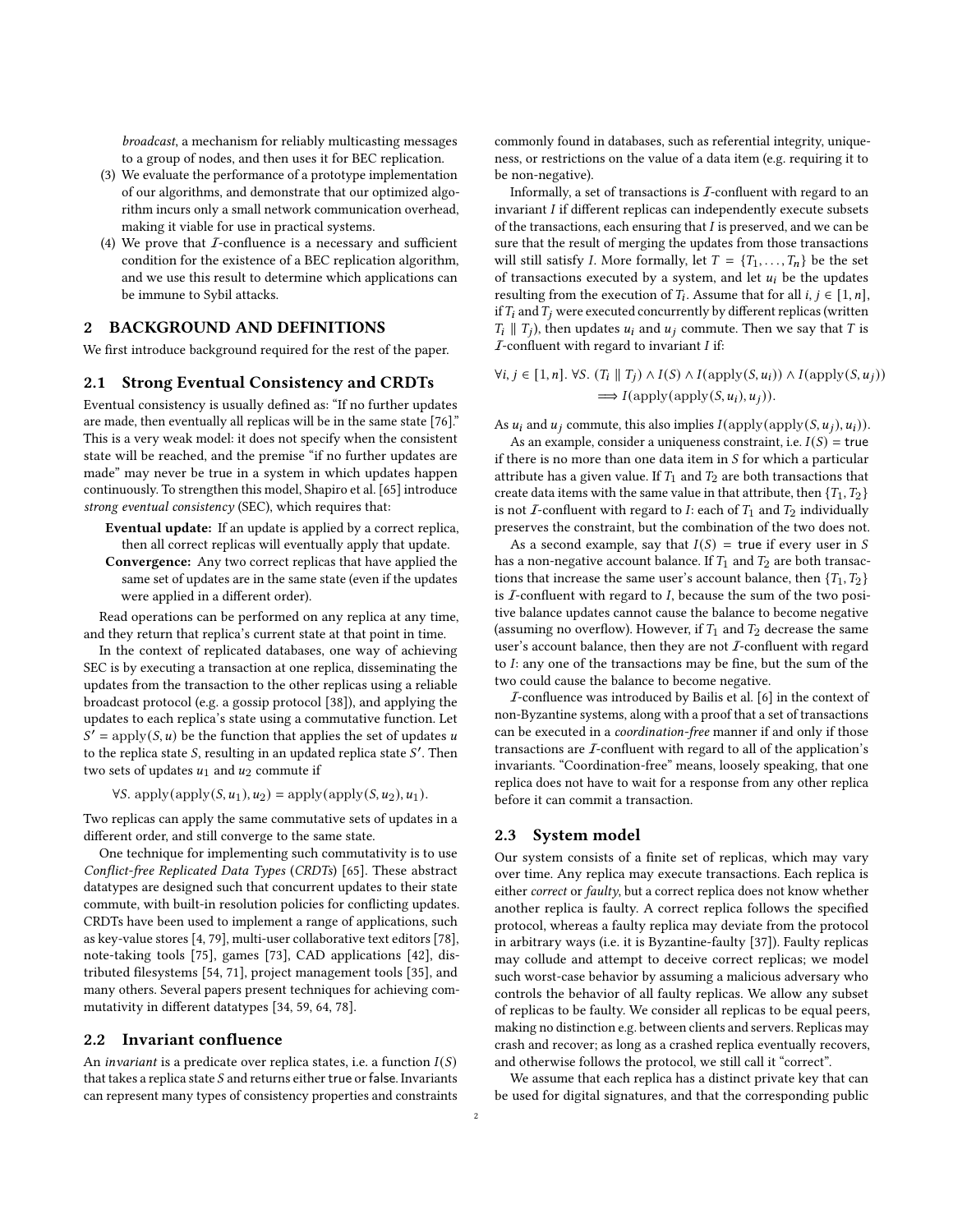<span id="page-2-0"></span>

Figure 1: Above: correct replicas (white) form a connected component. Below: faulty replicas (red) are able to prevent communication between correct replicas  $p$  and  $q$ .

key is known to all replicas. We assume that no replica knows the private key of another replica, and thus signatures cannot be forged. Unlike in a permissioned blockchain, there is no need for central control over the set of public keys in the system: for example, one replica may add another replica to the system by informing the existing replicas about the new replica's public key.

Replicas communicate by sending messages over pairwise (bidirectional, unicast) network links. We assume that all messages sent over these links are signed with the sender's private key, and the recipient ignores messages with invalid signatures. Thus, even if the adversary can tamper with network traffic, it can only cause message loss but not impersonate a correct replica. For simplicity, our algorithms assume that network links are reliable, i.e. that a sent message is eventually delivered, provided that neither sender nor recipient crashes. This can easily be achieved by detecting and retransmitting any lost messages.

We make no timing assumptions: messages may experience unbounded delay in the network (for example, due to retransmissions during temporary network partitions), replicas may execute at different speeds, and we do not assume any clock synchronization (i.e. we assume an asynchronous system model). We do assume that a replica has a timer that allows it to perform some task approximately periodically, such as retransmitting unacknowledged messages, without requiring exact time measurement.

Not all pairs of replicas are necessarily connected with a network link. However, we must assume that in the graph of replicas and network links, the correct replicas form a single connected component, as illustrated in Figure [1.](#page-2-0) This assumption is necessary because if two correct replicas can only communicate via faulty replicas, then no algorithm can guarantee data exchange between those replicas, as the adversary can always block communication (this is known as an eclipse attack [\[67\]](#page-13-15)). The easiest way of satisfying this assumption is to connect each replica to every other.

# 3 BYZANTINE EVENTUAL CONSISTENCY

We now define Byzantine Eventual Consistency (BEC), and prove that  $I$ -confluence is both necessary and sufficient to implement it.

# <span id="page-2-3"></span>3.1 Definition of BEC

We say that a replica generates a set of updates if those updates are the result of that replica executing a committed transaction. We say a replicated database provides Byzantine Eventual Consistency if it satisfies the following properties in the system model of § [2.3:](#page-1-1)

- Self-update: If a correct replica generates an update, it applies that update to its own state.
- Eventual update: For any update applied by a correct replica, all correct replicas will eventually apply that update.
- Convergence: Any two correct replicas that have applied the same set of updates are in the same state.
- Atomicity: When a correct replica applies an update, it atomically applies all of the updates resulting from the same transaction.
- Authenticity: If a correct replica applies an update that is labeled as originating from replica s, then that update was generated by replica .
- Causal consistency: If a correct replica generates or applies update  $u_1$  before generating update  $u_2$ , then all correct replicas apply  $u_1$  before  $u_2$ .
- Invariant preservation: The state of a correct replica always satisfies all of the application's declared invariants.

Read operations can be performed at any time, and their result reflects the replica state that results from applying only updates made by committed transactions. In other words, we require read committed transaction isolation [\[3\]](#page-12-10), but we do not assume serializable isolation. BEC is a strengthening of SEC (§ [2.1\)](#page-1-2); the main differences are that SEC assumes a non-Byzantine system, and SEC does not require atomicity, causal consistency, or invariant preservation.

BEC ensures that all correct replicas converge towards the same shared state, even if they also communicate with any number of Byzantine-faulty replicas. Essentially, BEC ensures that faulty replicas cannot permanently corrupt the state of correct replicas. As is standard in Byzantine systems, the properties above only constrain the behavior of correct replicas, since we can make no assumptions or guarantees about the behavior or state of faulty replicas.

## 3.2 Existence of a BEC algorithm

For the following theorem we define a replication algorithm to be fault-tolerant if it is able to commit transactions while at most one replica is crashed or unreachable. In other words, in a system with  $r$  replicas, a replica is able to commit a transaction after receiving responses from up to  $r - 2$  replicas (all but itself and one unavailable replica). We adopt this very weak definition of fault tolerance since it makes the following theorem stronger; the theorem also holds for algorithms that tolerate more than one fault.

We are now ready to prove our main theorem:

<span id="page-2-2"></span>THEOREM 3.[1](#page-2-1). Assume an asynchronous $^1$  system with a finite set of replicas, of which any subset may be Byzantine-faulty. Assume there is a known set of invariants that the data on each replica should satisfy. Then there exists a fault-tolerant algorithm that ensures BEC if and only if the set of all transactions executed by correct replicas is I-confluent with respect to each of the invariants.

<span id="page-2-1"></span> $^1\mathrm{This}$  theorem also holds for partially synchronous [\[27\]](#page-12-11) systems, in which network latency is only temporarily unbounded, but eventually becomes bounded. However, for simplicity, we assume an asynchronous system in this proof.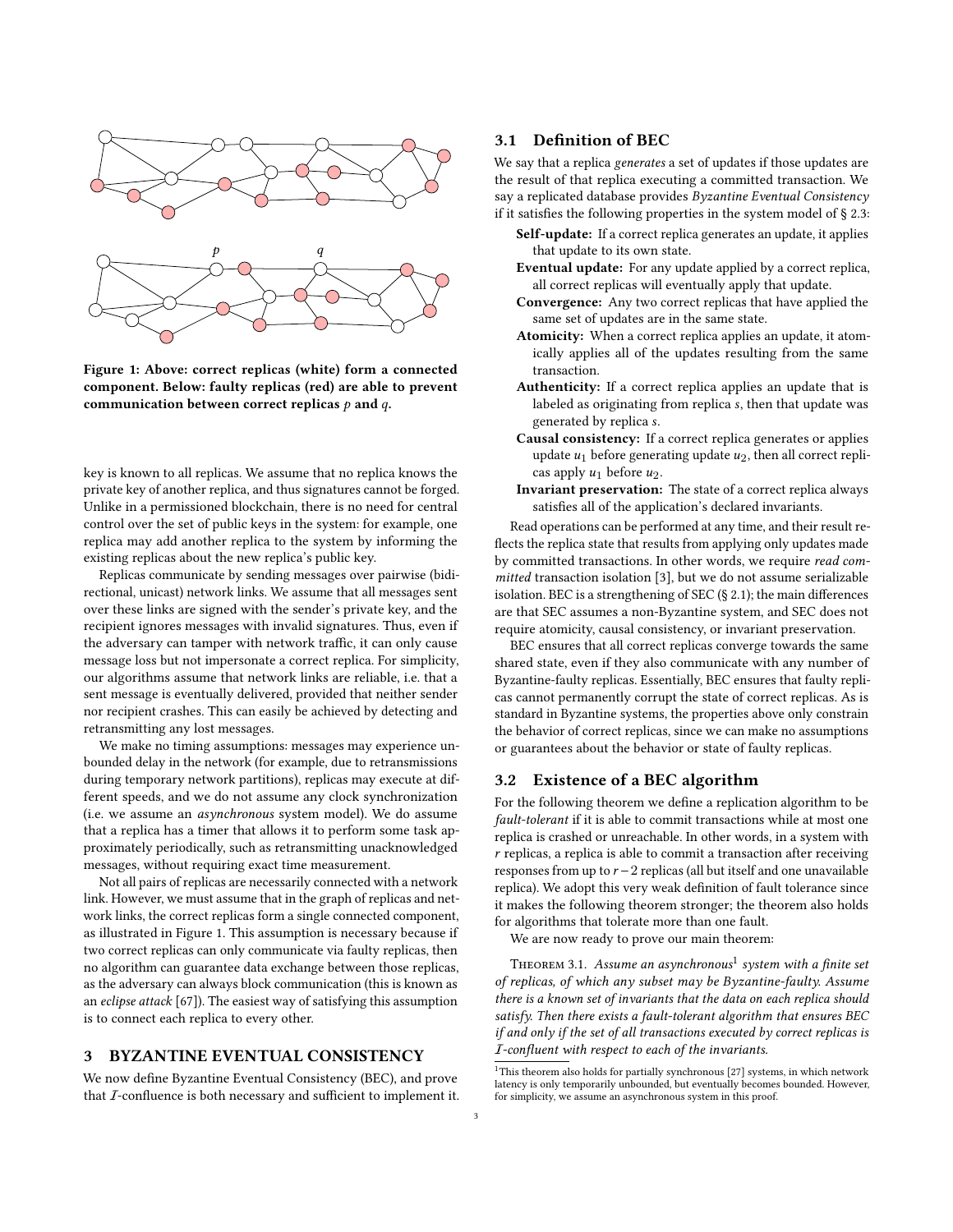PROOF. For the backward direction, we assume that the set of transactions executed by correct replicas is  $I$ -confluent with respect to all of the invariants. Then the algorithm defined in § [5](#page-4-0) ensures BEC, as proved in Appendices [A](#page-13-16) and [B,](#page-15-0) demonstrating the existence of an algorithm that ensures BEC.

For the forward direction, we assume that the set of transactions  $T$  executed by correct replicas is not  $I$ -confluent with respect to at least one invariant  $I$ . We must then show that under this assumption, there is no fault-tolerant algorithm that ensures BEC and preserves all invariants in the presence of an arbitrary number of Byzantinefaulty replicas. We do this by assuming that such an algorithm exists and deriving a contradiction.

If  $T$  is not  $\mathcal I$ -confluent with respect to  $I$ , then there must exist concurrently executed transactions  $\overline{T}_i, T_i \in T$  that violate  $\overline{I}$ -confluence. That is,  $u_i$  and  $u_j$  are the sets of updates generated by  $T_i$  and  $T_j$ respectively, and there exists a replica state  $S$  such that

 $I(S) \wedge I(\text{apply}(S, u_i)) \wedge I(\text{apply}(S, u_j)) \wedge \neg I(\text{apply}(\text{apply}(S, u_i), u_j)).$ 

Let  $R$  be the set of replicas. Let  $p$  be the correct replica that executes  $T_i$ , let q be the correct replica that executes  $T_i$ , and assume that all of the remaining replicas  $R \setminus \{p, q\}$  are Byzantine-faulty. Assume  $p$  and  $q$  are both in the state  $S$  before executing  $T_i$  and  $T_j$ .

Now we let  $p$  and  $q$  execute  $T_i$  and  $T_j$  concurrently. The transaction execution and replication algorithm may perform arbitrary computation and communication among replicas. However, since the system is asynchronous, messages may be subject to unbounded network latency. Assume that in this execution, messages between  $p$  and  $q$  are severely delayed, while messages between any other pairs of replicas are received quickly.

Since the replication algorithm is fault-tolerant, replica  $p$  must eventually commit  $T_i$  without receiving any message from  $q$ , and similarly  $q$  must eventually commit  $T_j$  without receiving any message from  $p$ . Both transactions may communicate with any subset of  $R \setminus \{p, q\}$ , but since all of these replicas are Byzantine-faulty, they may fail to inform  $p$  about  $q$ 's conflicting transaction  $T_i$ , and fail to inform q about p's conflicting transaction  $T_i$ . Thus,  $T_i$  and  $T_j$ are both eventually committed.

After both  $T_i$  and  $T_j$  have been committed, communication between  $p$  and  $q$  becomes fast again. Due to the eventual update property of BEC,  $u_i$  must eventually be applied at  $q$ , and  $u_j$  must eventually be applied at p, resulting in the state  $\text{apply}(\text{apply}(S, u_i), u_j)$ on both replicas, in which  $I$  is violated. This contradicts our earlier assumption that the algorithm always preserves invariants.

Since we did not make any assumptions about the internal structure of the algorithm, this argument shows that no fault-tolerant algorithm exists that guarantees BEC in this setting.  $□$ 

#### 3.3 Discussion

Theorem [3.1](#page-2-2) shows us that an application can be implemented in a system with arbitrarily many Byzantine-faulty replicas if and only if its transactions are  $I$ -confluent with respect to its invariants. It is both a negative (impossibility) and a positive (existence) result.

As an example of impossibility, consider a cryptocurrency, which must reduce a user's account balance when a user makes a payment, and which must ensure that a user does not spend more money than they have. As we saw in § [2.2,](#page-1-0) payment transactions from the same payer are not  $I$ -confluent with regard to the account balance

invariant, and thus a cryptocurrency cannot be immune to Sybil attacks. For this reason, it needs Sybil countermeasures such as proof-of-work or centrally managed permissions.

On the other hand, many of the CRDT applications listed in § [2.1](#page-1-2) only require I-confluent transactions and invariants. Theorem [3.1](#page-2-2) shows that it is possible to implement such applications without any Sybil countermeasures, because it is possible to ensure BEC and preserve all invariants regardless of how many Byzantine-faulty replicas are in the system.

Even in applications that are not fully  $I$ -confluent, our result shows that the  $I$ -confluent portions of the application can be implemented without incurring the costs of Sybil countermeasures, and a Byzantine consensus algorithm need only be used for those transactions that are not  $I$ -confluent with respect to the application's invariants. For example, an auction could aggregate bids in an I-confluent manner, and only require consensus to decide the winning bid. As another example, most of the transactions and invariants in the TPC-C benchmark are  $I$ -confluent [\[6\]](#page-12-3).

#### <span id="page-3-0"></span>4 BACKGROUND ON BROADCAST

Before we introduce our algorithms for ensuring BEC in § [5,](#page-4-0) we first give some additional background and highlight some of the difficulties of working in a Byzantine system model.

#### <span id="page-3-1"></span>4.1 Reliable, causal, and total order broadcast

We implement BEC replication by first defining a *broadcast* protocol, and then layering replication on top of it. Several different forms of broadcast have been defined in the literature [\[15\]](#page-12-12), and we now introduce them briefly. Broadcast protocols are defined in terms of two primitives, broadcast and deliver. Any replica (or node) in the system may broadcast a message, and we want all replicas to deliver messages that were broadcast.

Reliable broadcast must satisfy the following properties:

- Self-delivery: If a correct replica  $p$  broadcasts a message  $m$ , then  $p$  eventually delivers  $m$ .
- Eventual delivery: If a correct replica delivers a message  $m$ , then all correct replicas will eventually deliver  $m$ .
- Authenticity: If a correct replica delivers a message  $m$  with sender  $s$ , then  $m$  was broadcast by  $s$ .
- Non-duplication: A correct replica does not deliver the same message more than once.

Reliable broadcast does not constrain the order in which messages may be delivered. In many applications the delivery order is important, so we can strengthen the model. For example, total order broadcast must satisfy the four properties of reliable broadcast, and additionally the following property:

Total order: If a correct replica delivers message  $m_1$  before delivering message  $m_2$ , then all correct replicas must deliver  $m_1$  before delivering  $m_2$ .

Total order broadcast ensures that all replicas deliver the same messages in the same order [\[22\]](#page-12-13). It is a very powerful model, since it can for example implement serializable transactions (by encoding each transaction as a stored procedure in a message, and executing them in the order they are delivered at each replica) and state machine replication [\[62\]](#page-13-17) (providing linearizable replicated storage).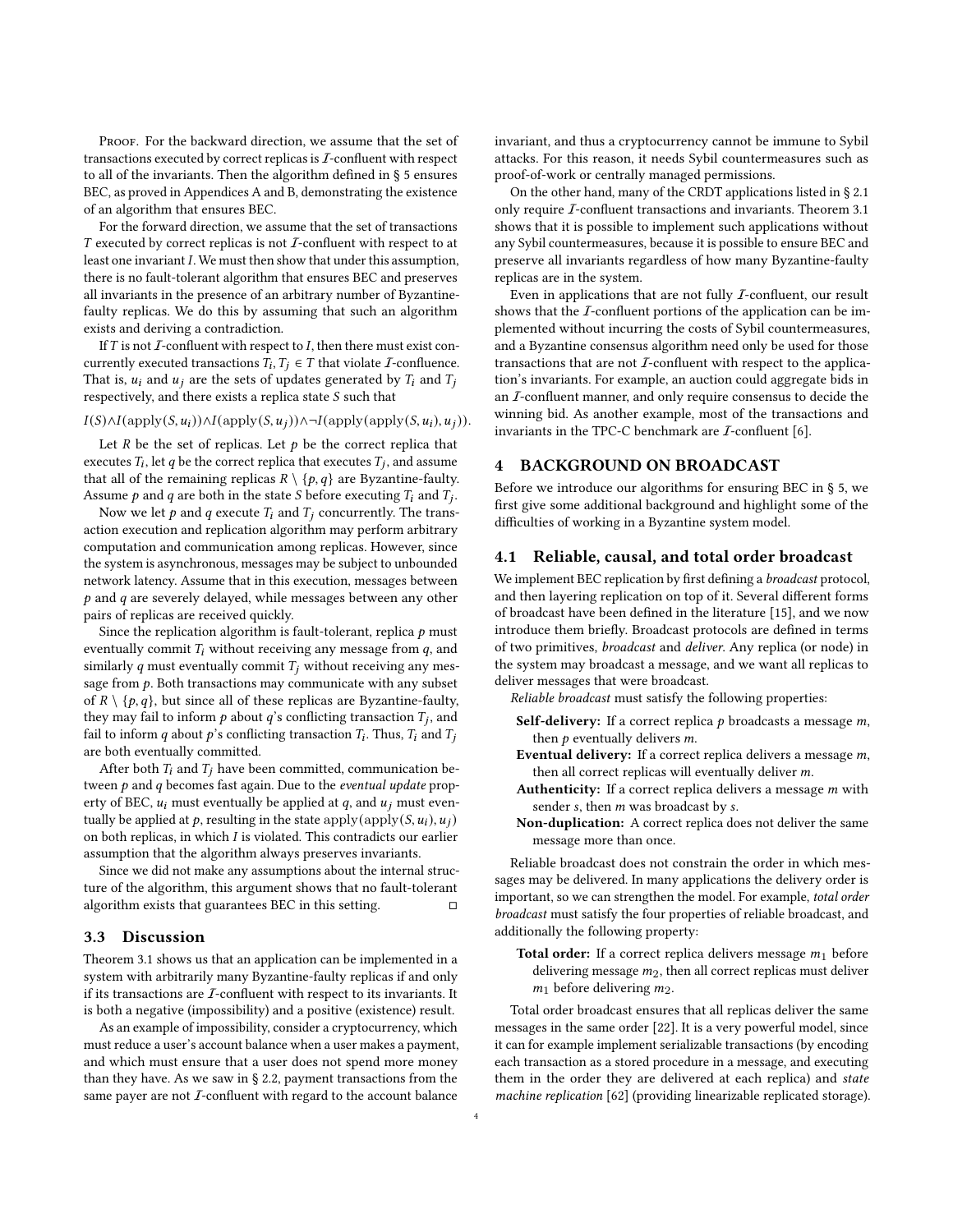<span id="page-4-1"></span>
$$
M_p = \{A\}
$$

Figure 2: Byzantine-faulty replica  $q$  sends conflicting messages to correct replicas p and r. The sets  $M_p$  and  $M_r$ do not converge.

<span id="page-4-2"></span>

Figure 3: As correct replicas  $p$  and  $r$  reconcile their sets of messages, they converge to the same set  $M'_p = M'_r =$  ${A, B}.$ 

In a Byzantine system, total order broadcast is implemented by Byzantine agreement algorithms. An example is a blockchain, in which the totally ordered chain of blocks corresponds to the sequence of delivered messages [\[9\]](#page-12-0). However, Byzantine agreement algorithms must assume a maximum number of faulty replicas (see § [7\)](#page-10-0), and hence require Sybil countermeasures. To ensure eventual delivery they must also assume partial synchrony [\[27\]](#page-12-11).

Causal broadcast [\[12,](#page-12-14) [15\]](#page-12-12) must satisfy the four properties of reliable broadcast, and additionally the following ordering property:

**Causal order:** If a correct replica broadcasts or delivers  $m_1$ before broadcasting message  $m_2$ , then all correct replicas must deliver  $m_1$  before delivering  $m_2$ .

Causal order is based on the observation that when a replica broadcasts a message, that message may depend on prior messages seen by that replica (these are causal dependencies). It then imposes a partial order on messages:  $m_1$  must be delivered before  $m_2$  if  $m_2$  has a causal dependency on  $m_1$ . Concurrently sent messages, which do not depend on each other, can be delivered in any order.

#### 4.2 Naïve broadcast algorithms

The simplest broadcast algorithm is as follows: every time a replica wants to broadcast a message, it delivers that message to itself, and also sends that message to each other replica via a pairwise network link, re-transmitting until it is acknowledged. However, this algorithm does not provide the eventual delivery property in the face of Byzantine-faulty replicas, as shown in Figure [2:](#page-4-1) a faulty replica  $q$ may send two different messages  $A$  and  $B$  to correct replicas  $p$  and  $r$ , respectively; then  $p$  never delivers  $B$  and  $r$  never delivers  $A$ .

To address this issue, replicas  $p$  and  $r$  must communicate with each other (either directly, or indirectly via other correct replicas). Let  $\mathcal{M}_p$  and  $\mathcal{M}_r$  be the set of messages delivered by replicas  $p$  and  $r$ , respectively. Then, as shown in Figure [3,](#page-4-2)  $p$  can send its entire set  $M_{p}$  to r, and r can send  $M_{r}$  to p, so that both replicas can compute  $M_p \cup M_r$ , and deliver any new messages. Pairs of replicas can thus periodically reconcile their sets of delivered messages.

Adding this reconciliation process to the protocol ensures reliable broadcast. However, this algorithm is very inefficient: when replicas periodically reconcile their state, we can expect that at the start of each round of reconciliation their sets of messages already have many elements in common. Sending the entire set of messages to each other transmits a large amount of data unnecessarily.

An efficient reconciliation algorithm should determine which messages have already been delivered by both replicas, and transmit only those messages that are unknown to the other replica. For example, replica p should only send  $M_p \setminus M_r$  to replica r, and replica r should only send  $M_r \setminus M_p$  to replica p. The algorithm should also complete in a small number of round-trips and minimize the size of messages sent. These goals rule out other naïve approaches too: for example, instead of sending all messages in  $M_p$ , replica p could send the hash of each message in  $M_p$ , which can be used by other replicas to determine which messages they are missing; this is still inefficient, as the message size is  $O(|M_p|)$ .

#### 4.3 Vector clocks

Non-Byzantine causal broadcast algorithms often rely on vector clocks to determine which messages to send to each other, and how to order them [\[12,](#page-12-14) [63\]](#page-13-18). However, vector clocks are not suitable in a Byzantine setting. The problem is illustrated in Figure [4,](#page-5-0) where faulty replica  $q$  generates two different messages,  $A$  and  $B$ , with the same vector timestamp  $(0, 1, 0)$ .

In a non-Byzantine system, the three components of the timestamp represent the number of distinct messages seen from  $p$ ,  $q$ , and  $r$  respectively. Thus,  $p$  and  $r$  should be able to reconcile their sets of messages by first sending each other their latest vector timestamps as a concise summary of the set of messages they have seen. However, in Figure [4](#page-5-0) this approach fails due to  $q$ 's earlier faulty behavior:  $p$  and  $r$  detect that their vector timestamps are equal, and thus incorrectly believe that they are in the same state, even though their sets of messages are different. Thus, vector clocks can be corrupted by a faulty replica. A causal broadcast algorithm in a Byzantine system must not be vulnerable to such corruption.

# <span id="page-4-0"></span>5 ALGORITHMS FOR BEC

We now demonstrate how to implement BEC and therefore preserve  $I$ -confluent invariants in a system with arbitrarily many Byzantine faults. We begin by first presenting two causal broadcast algorithms (§ [5.2](#page-5-1) and § [5.3\)](#page-7-0), and then defining a replication algorithm on top (§ [5.5\)](#page-9-0). At the core of our protocol is a reconciliation algorithm that ensures two replicas have delivered the same set of broadcast messages, in causal order. The reconciliation is efficient in the sense that when two correct replicas communicate, they only exchange broadcast messages that the other replica has not already delivered.

#### 5.1 Definitions

Let  $M$  be the set of broadcast messages delivered by some replica.  $M$  is a set of triples  $(v, hs, sig)$ , where  $v$  is any value, sig is a digital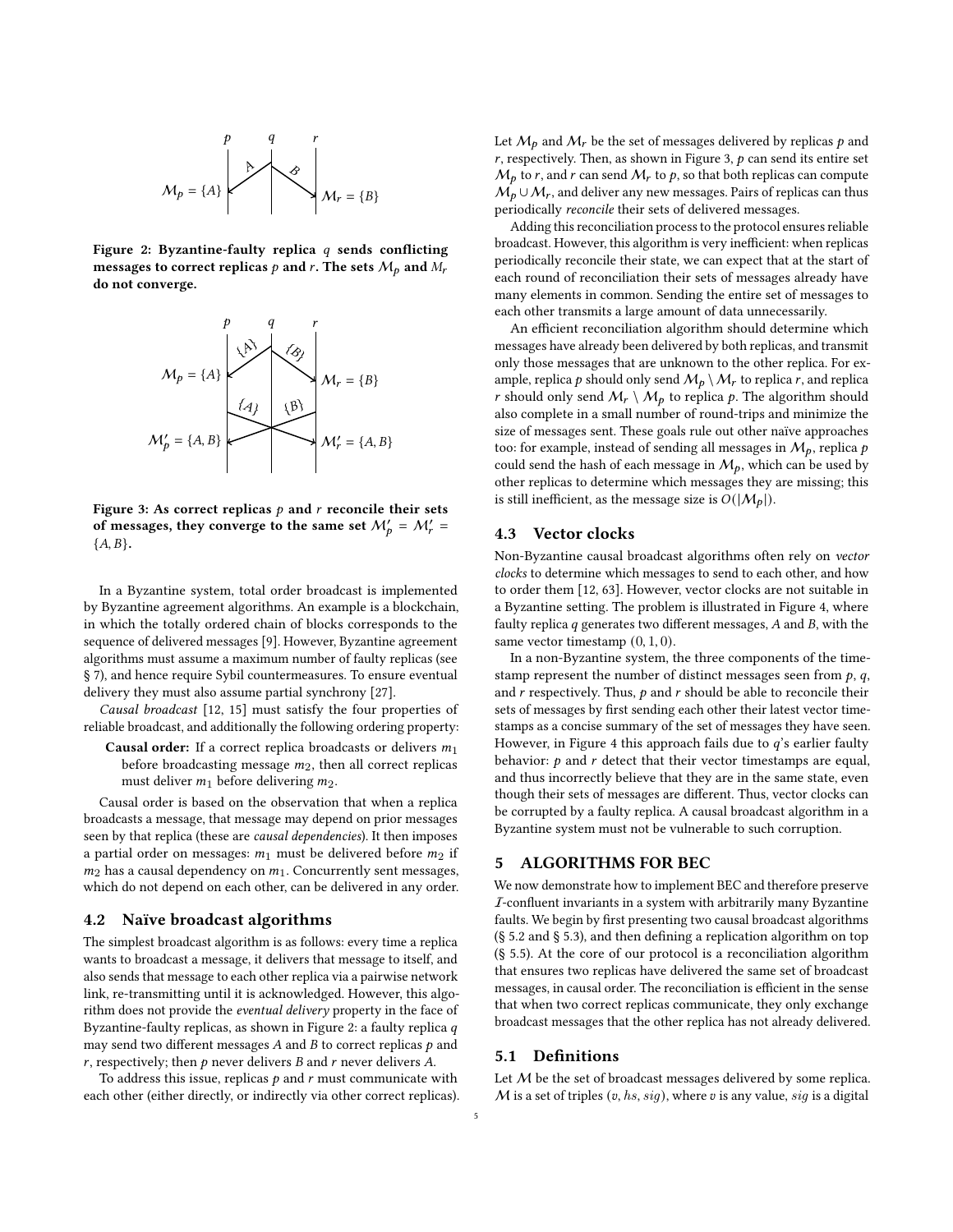<span id="page-5-0"></span>
$$
vec = (0, 1, 0), M_p = \{A\}
$$
\n
$$
vec = (0, 1, 0), M_p = \{A\}
$$
\n
$$
vec = (0, 1, 0), M_p = \{A\}
$$
\n
$$
vec = (0, 1, 0), M_r = \{B\}
$$
\n
$$
vec = (0, 1, 0), M_r = \{B\}
$$
\n
$$
vec = (0, 1, 0), M_r = \{B\}
$$

Figure 4: Replicas  $p$  and  $r$  believe they are in the same state because their vector timestamps are the same, when in fact their sets of messages are inconsistent due to  $q$ 's faulty behavior.

signature over  $(v, hs)$  using the sender's private key, and hs is a set of hashes produced by a cryptographic hash function  $H(\cdot)$ . We assume that  $H$  is collision-resistant, i.e. that it is computationally infeasible to find distinct x and y such that  $H(x) = H(y)$ . This assumption is standard in cryptography, and it can easily be met by using a strong hash function such as SHA-256 [\[56\]](#page-13-19).

Let  $A, B \in \mathcal{M}$ , where  $B = (v, hs, sig)$  and  $H(A) \in hs$ . Then we call  $A$  a predecessor of  $B$ , and  $B$  a successor of  $A$ . Predecessors are also known as causal dependencies.

Define a graph with a vertex for each message in M, and a directed edge from each message to each of its predecessors. We can assume that this graph is acyclic because the presence of a cycle would imply knowledge of a collision in the hash function. Figure [5](#page-6-0) shows examples of such graphs.

Let succ<sup>1</sup>(*M*, *m*) be the set of successors of message *m* in *M*, let succ<sup>2</sup>( $M$ ,  $m$ ) be the successors of the successors of  $m$ , and so on, and let succ<sup>\*</sup>  $(M, m)$  be the transitive closure:

$$
\text{succ}^i(\mathcal{M}, m) = \begin{cases} \{ (v, hs, sig) \in \mathcal{M} \mid H(m) \in hs \} & \text{for } i = 1 \\ \bigcup_{m' \in \text{succ}^1(\mathcal{M}, m) } \text{succ}^{i-1}(\mathcal{M}, m') & \text{for } i > 1 \end{cases}
$$
\n
$$
\text{succ}^*(\mathcal{M}, m) = \bigcup_{i \ge 1} \text{succ}^i(\mathcal{M}, m)
$$

We define the set of predecessors of  $m$  similarly:

$$
\text{pred}^{i}(\mathcal{M}, m) = \begin{cases} \{m' \in \mathcal{M} \mid m = (v, hs, sig) \land H(m') \in hs\} & \text{for } i \\ \bigcup_{m' \in \text{pred}^{1}(\mathcal{M}, m) \text{pred}^{i-1}(\mathcal{M}, m') & \text{for } i \end{cases}
$$

$$
\text{pred}^{*}(\mathcal{M}, m) = \bigcup_{i \geq 1} \text{pred}^{i}(\mathcal{M}, m)
$$

Let heads( $M$ ) denote the set of hashes of those messages in  $M$ that have no successors:

$$
heads(M) = \{H(m) \mid m \in \mathcal{M} \land succ^{1}(\mathcal{M}, m) = \{\}\}.
$$

#### <span id="page-5-1"></span>5.2 Algorithm for Byzantine Causal Broadcast

Define a connection to be a logical grouping of a bidirectional sequence of related request/response messages between two replicas (in practice, it can be implemented as a TCP connection). Our reconciliation algorithm runs in the context of a connection.

When a correct replica wishes to broadcast a message with value  $v$ , it executes lines 1-10 of Algorithm [1:](#page-6-1) it constructs a message  $m$ containing the current heads and a signature, delivers  $m$  to itself, adds  $m$  to the set of locally delivered messages  $M$ , and sends  $m$ 

via all connections. However, this is not sufficient to ensure eventual delivery, since some replicas may be disconnected, and faulty replicas might not correctly follow this protocol.

To ensure eventual delivery, we assume that replicas periodically attempt to reconnect to each other and reconcile their sets of messages to discover any missing messages. If two replicas are not able to connect directly, they can still exchange messages by periodically reconciling with one or more correct intermediary replicas (as stated in § [2.3,](#page-1-1) we assume that such intermediaries exist).

We illustrate the operation of the reconciliation algorithm using the example in Figure [5;](#page-6-0) the requests/responses sent in the course of the execution are shown in Figure [6.](#page-6-2) Initially, when a connection is established between two replicas, they send each other their heads (Algorithm [1,](#page-6-1) line [15\)](#page-5-1). In the example of Figure [5,](#page-6-0)  $p$  sends  $\langle$  heads :  $\{H(E), H(M)\}\$  to q, while q sends  $\langle$  heads :  $\{H(G), H(K)\}\rangle$  to  $p$ .

Each replica also initializes variables sent and recvd to contain the set of messages sent to/received from the other replica within the scope of this particular connection, *missing* to contain the set of hashes for which we currently lack a message, and  $M_{\text{conn}}$  to contain a read-only snapshot of this replica's set of messages M at the time the connection is established (line [14\)](#page-5-1). In practice, this snapshot can be implemented using snapshot isolation [\[10\]](#page-12-15).

 $(e \mid bs)$  for  $i = 1$  separate copy of the variables sent, recvd, missing, and  $M_{conn}$ ,  $f(x) \in \text{has } i \to 1$  while M is a global variable that is shared between all connections. A replica may concurrently execute several instances of this algorithm using several connections; each connection then has a Each connection thread executes independently, except for the blocks marked atomically, which are executed only by one thread at a time on a given replica. M should be maintained in durable storage, while the other variables may be lost in case of a crash.

> On receiving the heads from the other replica (line [18\)](#page-5-1), the recipient checks whether the recipient's  $M_{\text{conn}}$  contains a matching message for each hash. If any hashes are unknown, it replies with a needs request for the messages matching those hashes (lines [19](#page-5-1) and [47\)](#page-5-1). In our running example,  $p$  needs  $H(G)$ , while  $q$  needs  $H(E)$ and  $H(M)$ . A replica responds to such a needs request by returning all the matching messages in a msgs response (lines [29–33\)](#page-5-1).

> On receiving msgs, we first discard any broadcast messages that are not correctly signed (line [23\)](#page-5-1): the function  $check(m, s)$  returns true if  $s$  is a valid signature over message  $m$  by a legitimate replica in the system, and false otherwise. For each correctly signed message we then inspect the hashes. If any predecessor hashes do not resolve to a known message in  $M_{\text{conn}}$  or  $\mathit{recvd}$ , the replica sends another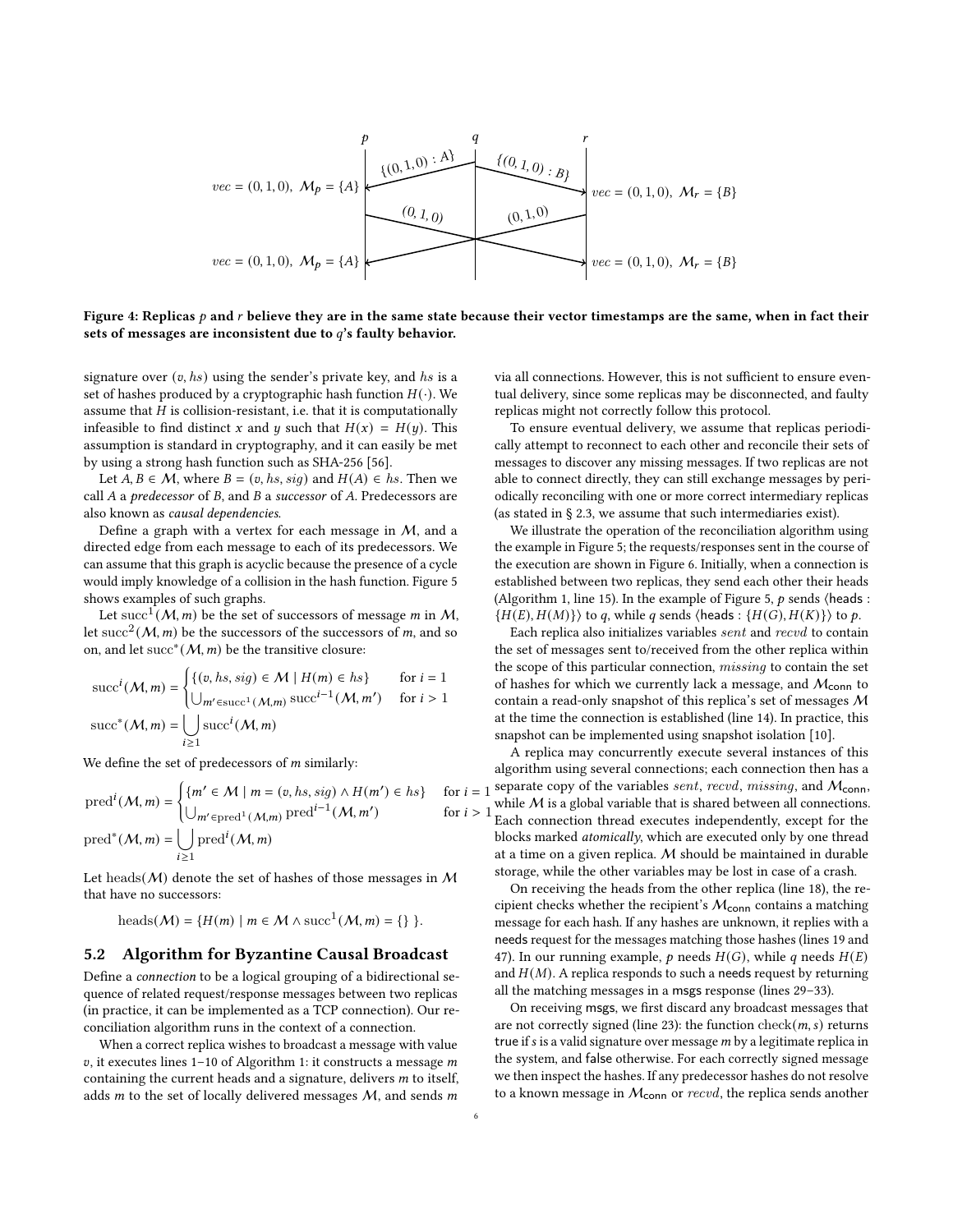<span id="page-6-1"></span>Algorithm 1 A Byzantine causal broadcast algorithm. 1: **on** request to broadcast  $v$  **do** 2:  $hs := \text{heads}(\mathcal{M})$ 3:  $sig :=$  signature over  $(v, hs)$  using this replica's private key 4:  $m := (v, hs, sig)$ 5: atomically do 6: **deliver**  $m$  to self 7:  $M := M \cup \{m\}$ 8: end atomic 9: **send**  $\langle \text{msgs} : \{m\} \rangle$  via all active connections 10: end on 11: 12: on connecting to another replica, and periodically do 13: // connection-local variables 14:  $sent := \{\}; \; record := \{\}; \; missing := \{\}; \; \mathcal{M}_{conn} := \mathcal{M}$ 15: send  $\langle heads : heads(M_{conn})\rangle$  via current connection 16: end on 17: 18: **on** receiving  $\langle$  heads :  $hs$  via a connection **do** 19: HANDLEMISSING $(\{h \in hs \mid \nexists m \in \mathcal{M}_{conn}, H(m) = h\})$ 20: end on 21: 22: **on** receiving  $\langle$  msgs :  $new$   $\rangle$  via a connection **do** 23:  $recvd := recvd \cup \{(v, hs, sig) \in new \mid check((v, hs), sig)\}\$ 24: unresolved := { $h | \exists (v, hs, sig) \in \text{rec}vd$ .  $h \in hs \land$ 25:  $\exists m \in (\mathcal{M}_{conn} \cup \text{recv})$ .  $H(m) = h$ } 26: HANDLEMISSING(unresolved) 27: end on 28: 29: on receiving ⟨needs : hashes⟩ via a connection do 30:  $reply := \{ m \in \mathcal{M}_{conn} \mid H(m) \in hashes \land m \notin sent \}$ 31:  $sent := sent \cup reply$ 32: **send**  $\langle$  msgs :  $reply$  via current connection 33: end on 34: 35: function HANDLEMISSING(hashes) 36: missing :=  $(missing \cup hashes) \setminus \{H(m) \mid m \in \text{recvd}\}\$ 37: if  $missing = \{\}$  then 38: atomically do 39:  $msgs := \text{rec} \cup M$ 40:  $M := M \cup \text{rec} \cup d$ 41: **deliver** all of the messages in *msgs* 42: in topologically sorted order 43: end atomic 44: **send**  $\langle$  msgs :  $msgs$   $\rangle$  via all other connections 45: reconciliation complete 46: else 47: **send**  $\langle$  needs :  $missing \rangle$  via current connection 48: end if 49: end function

<span id="page-6-0"></span>

(a) Messages at  $p$  before reconciliation.



(b) Messages at  $q$  before reconciliation.

$$
A \longleftarrow B \longleftarrow J \longleftarrow K \longleftarrow L \longleftarrow M
$$

$$
A \longleftarrow B \longleftarrow J \longleftarrow K \longleftarrow L \longleftarrow M
$$

$$
F \longleftarrow G
$$

(c) Messages at  $p$  and  $q$  after reconciliation.

Figure 5: Example DAGs of delivered messages. Arrows represent a message referencing the hash of its predecessor, and heads (messages with no successors) are marked with circles.

<span id="page-6-2"></span>

Figure 6: Requests/responses sent in the course of running the reconciliation process in Algorithm [1](#page-6-1) with the example in Figure [5.](#page-6-0)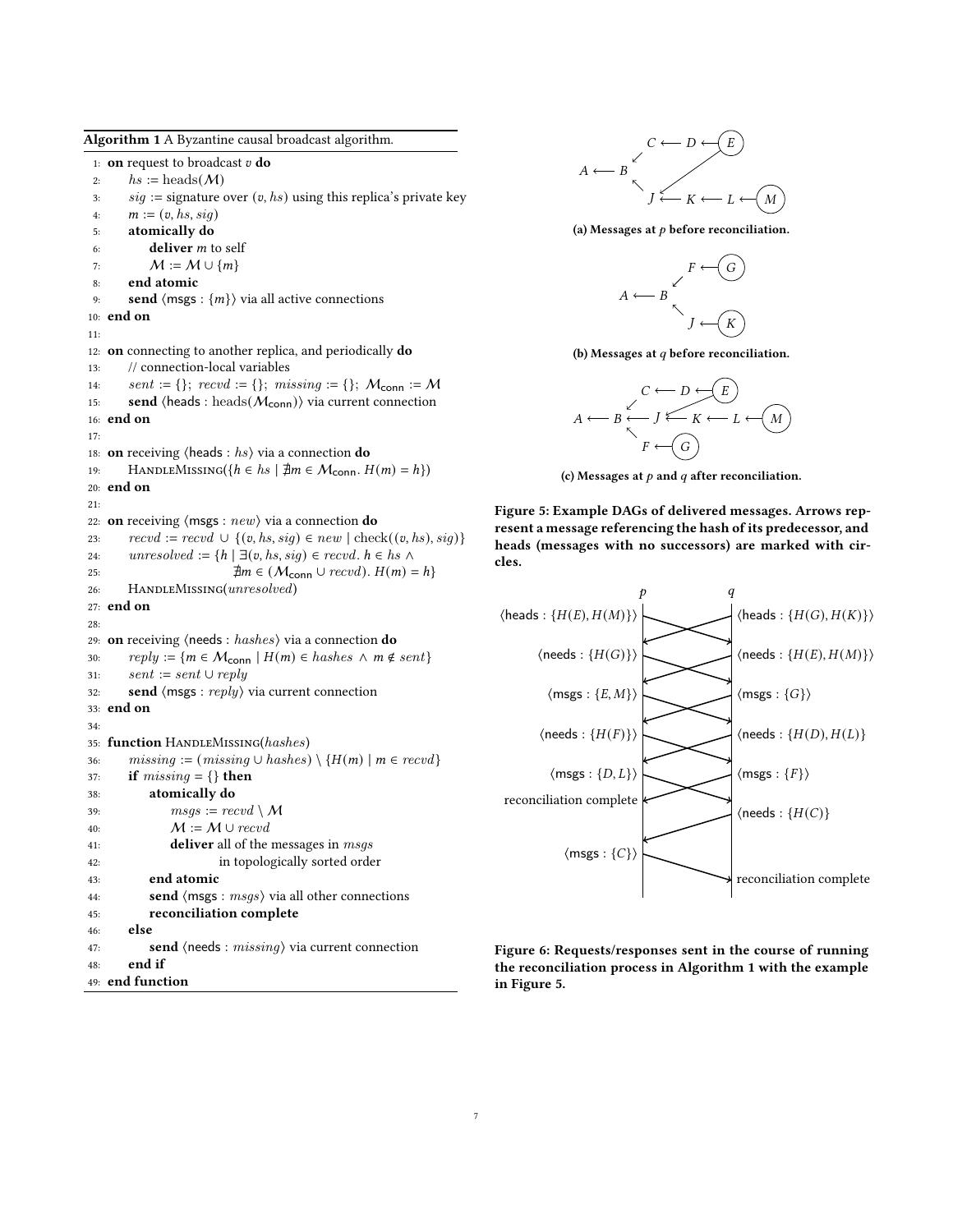<span id="page-7-1"></span>Algorithm 2 Optimizing Algorithm [1](#page-6-1) to reduce the number of round-trips.

1: **on** connecting to replica q, and periodically **do** ⊳ Replaces lines [12–16](#page-5-1) of Algorithm [1](#page-6-1) 2: sent := {};  $recvd$  := {}; missing := {};  $M_{conn}$  :=  $M \rightarrow$  connection-local variables 3: oldHeads :=  $\text{LOADHEADS}(q)$ 4:  $filter := \text{MAKEBLOOMFILTER(MESSAGESSINCE}(oldHeads))$ 5: send  $\langle heads : heads(M_{conn}), oldHeads : oldHeads, filter : filter \rangle$ 6: end on 7: 8: **on** receiving  $\langle$  heads : hs, old Heads : old Heads, filter : filter  $\rangle$  **do**  $\rightarrow$  Replaces lines [18–20](#page-5-1) 9: bloomNegative :=  $\{m \in \text{MessageSince}(oldHeads) \mid \neg \text{BroomMEMBER}(filter, m)\}\$ 10:  $reply := \left( bloomNegative \cup \bigcup_{m \in bloomNegative} succ^*(\mathcal{M}_{conn}, m) \right) \setminus sent$ 11: if  $reply \neq \{\}$  then 12:  $sent := sent \cup reply$ 13: **send**  $\langle$  msgs :  $reply \rangle$ 14: end if 15: HANDLEMISSING $(\{h \in hs \mid \nexists m \in \mathcal{M}_{conn.} H(m) = h\})$ 16: end on 17: 18: function MESSAGESSINCE(oldHeads) 19:  $known := \{ m \in \mathcal{M}_{conn} \mid H(m) \in oldHeads \}$ 20: **return**  $M_{\mathsf{conn}} \setminus (known \cup \bigcup_{m \in known} \mathrm{pred}^*(M_{\mathsf{conn}}, m))$ 21: end function

needs request with those hashes (lines [24–26\)](#page-5-1). In successive rounds of this protocol, the replicas work their way from the heads along the paths of predecessors, until they reach the common ancestors of both replicas' heads.

Eventually, when there are no unresolved hashes, we update the global set M to reflect the messages we have delivered, perform a topological sort of the graph of received messages to put them in causal order, deliver them to the application in that order, and conclude the protocol run (lines [37–45\)](#page-5-1). Once a replica completes reconciliation (by reaching line [45\)](#page-5-1), it can conclude that its current set of delivered messages is a superset of the set of delivered messages on the other replica at the start of reconciliation.

When a message *m* is broadcast, it is also sent as  $\langle \text{msgs} : \{m\}\rangle$ on line [9,](#page-5-1) and the recipient treats it the same as msgs received during reconciliation (lines [22–27\)](#page-5-1). Sending messages in this way is not strictly necessary, as the periodic reconciliations will eventually deliver such messages, but broadcasting them eagerly can reduce latency. Moreover, when a recipient delivers messages, it may also choose to eagerly relay them to other replicas it is connected to, without waiting for the next reconciliation (line [44\)](#page-5-1); this also reduces latency, but may result in a replica redundantly receiving messages that it already has. The literature on gossip protocols examines in detail the question of when replicas should forward messages they receive [\[38\]](#page-12-4), while considering trade-offs of delivery latency and bandwidth use; we leave a detailed discussion out of scope for this paper.

We prove in Appendix [A](#page-13-16) that this algorithm implements all five properties of causal broadcast. Even though Byzantine-faulty replicas may send arbitrarily malformed messages, a correct replica will not deliver messages without a complete predecessor graph. Any messages delivered by one correct replica will eventually reach

every other correct replica through reconciliations. After reconciliation, both replicas have delivered the same set of messages.

#### <span id="page-7-0"></span>5.3 Reducing the number of round trips

A downside of Algorithm [1](#page-6-1) is that the number of round trips can be up to the length of the longest path in the predecessor graph, making it slow when performing reconciliation over a high-latency network. We now show how to reduce the number of round-trips using Bloom filters [\[13\]](#page-12-16) and a small amount of additional state.

Note that Algorithm [1](#page-6-1) does not store any information about the outcome of the last reconciliation with a particular replica; if two replicas periodically reconcile their states, they need to discover each other's state from scratch on every protocol run. As per § [2.3](#page-1-1) we assume that communication between replicas is authenticated, and thus a replica knows the identity of the other replica it is communicating with. We can therefore record the outcome of a protocol run with a particular replica, and use that information in the next reconciliation with the same replica. We do this by adding the following instruction after line [40](#page-5-1) of Algorithm [1,](#page-6-1) where  $q$  is the identity of the current connection's remote replica:

#### $STOREHEADS(q, heads(M_{conn} \cup record))$

which updates a key-value store in durable storage, associating the value heads( $M_{\text{conn}} \cup \text{recvd}$ ) with the key q (overwriting any previous value for that key if appropriate). We use this information in Algorithm [2,](#page-7-1) which replaces the "on connecting" and "on receiving heads" functions of Algorithm [1,](#page-6-1) while leaving the rest of Algorithm [1](#page-6-1) unchanged.

First, when replica  $p$  establishes a connection with replica  $q$ ,  $p$ calls LOADHEADS $(q)$  to load the heads from the previous reconciliation with  $q$  from the key-value store (Algorithm [2,](#page-7-1) line [3\)](#page-6-2). This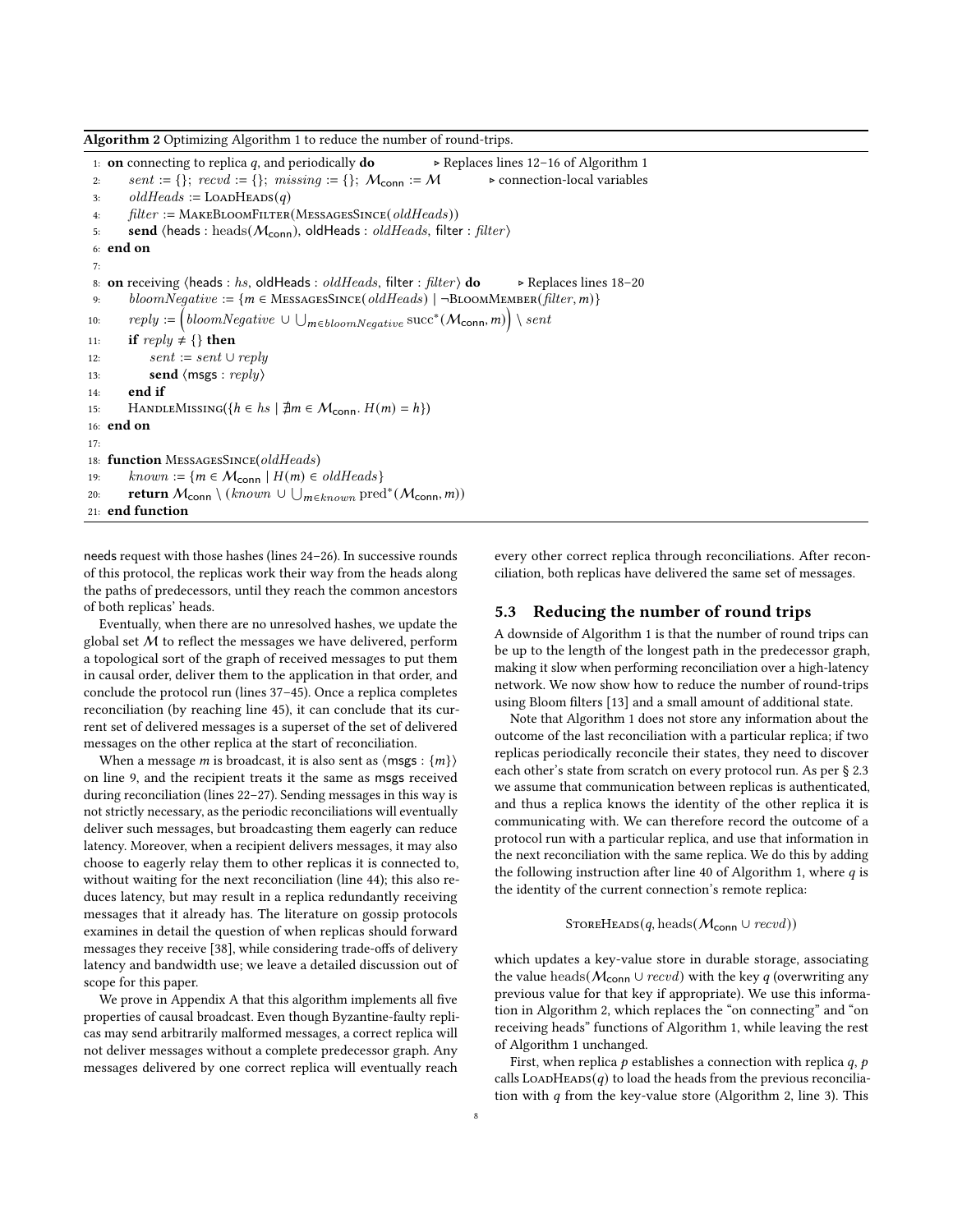function returns the empty set if this is the first reconciliation with q. In Figure [5,](#page-6-0) the previous reconciliation heads might be  ${H(B)}$ .

In lines [18–21](#page-6-2) of Algorithm [2](#page-7-1) we find all of the delivered messages that were added to  $M$  since this last reconciliation (i.e. all messages that are not among the last reconciliation's heads or their predecessors), and on line [4](#page-6-2) we construct a Bloom filter [\[13\]](#page-12-16) containing those messages. A Bloom filter is a space-efficient data structure for testing set membership. It is an array of  $m$  bits that is initially all zero; in order to indicate that a certain element is in the set, we choose  $k$  bits to set to 1 based on the hash of the element. To test whether an element is in the set, we check whether all  $k$  bits for the hash of that element are set to 1; if so, we say that the element is in the set. This procedure may produce false positives because it is possible that all  $k$  bits were set to 1 due to different elements, not due to the element being checked. The false-positive probability is a function of the number of elements in the set, the number of bits m, and the number of bits  $k$  that we set per element [\[13,](#page-12-16) [14,](#page-12-17) [19\]](#page-12-18).

We assume  $\text{MAKEBLOOMFILTER}(S)$  creates a Bloom filter from set S and BLOOMMEMBER $(F, s)$  tests if the element s is a member of the Bloom filter  $F$ . In the example of Figure [5,](#page-6-0)  $p$ 's Bloom filter would contain  $\{C, D, E, J, K, L, M\}$ , while q's filter contains  $\{F, G, J, K\}$ . We send this Bloom filter to the other replica, along with the heads (Algorithm [2,](#page-7-1) lines [4–5\)](#page-6-2).

On receiving the heads and Bloom filter, we identify any messages that were added since the last reconciliation that are not present in the Bloom filter's membership check (line [9\)](#page-6-2). In the example, q looks up  $\{F, G, J, K\}$  in the Bloom filter received from  $p$ ; BLOOMMEMBER returns true for  $J$  and  $K$ . BLOOMMEMBER is likely to return false for  $F$  and  $G$ , but may return true due to a false positive. In this example, we assume that BLOOMMEMBER returns false for  $F$ and true for  $G$  (a false positive in the case of  $G$ ).

Any Bloom-negative messages are definitely unknown to the other replica, so we send those in reply. Moreover, we also send any successors of Bloom-negative messages (line [10\)](#page-6-2): since the set M for a correct replica cannot contain messages whose predecessors are missing, we know that these messages must also be missing from the other replica. In the example, q sends  $\langle$  msgs : {F, G}} to  $p$ , because  $F$  is Bloom-negative and  $G$  is a successor of  $F$ .

Due to Bloom filter false positives, the set of messages in the reply on line [13](#page-6-2) may be incomplete, but it is likely to contain most of the messages that the other replica is lacking. To fill in the remaining missing messages we revert back to Algorithm [1,](#page-6-1) and perform round trips of needs requests and msgs responses until the received set of messages is complete.

The size of the Bloom filter can be chosen dynamically based on the number of elements it contains. Note that the Bloom filter reflects only messages that were added since the last reconciliation with  $q$ , not all messages  $M$ . Thus, if the reconciliations are frequent, they can employ a small Bloom filter size to minimize the cost.

This optimized algorithm also tolerates Byzantine faults. For example, a faulty replica may send a correct replica an arbitrarily corrupted Bloom filter, but this only changes the set of messages in the reply from the correct replica, and has no effect on  $M$  at the correct replica. We formally analyze the correctness of this algorithm in Appendix [A.](#page-13-16)

#### <span id="page-8-0"></span>5.4 Discussion

One further optimization could be added to our algorithms: on receiving the other replica's heads, a replica can check whether it has any successors of those heads. If so, those successors can immediately be sent to the other replica (Git calls this a "fast-forward"). If neither replica's heads are known to the other (i.e. their histories have diverged), they fall back to the aforementioned algorithm. We have omitted this optimization from our algorithms because we found that it did not noticeably improve the performance of Algorithm [2,](#page-7-1) and so it was not worth the additional complexity.

A potential issue with Algorithms [1](#page-6-1) and [2](#page-7-1) is the unbounded growth of storage requirements, since the set  $M$  grows monotonically (much like most algorithms for Byzantine agreement, which produce an append-only log without considering how that log might be truncated). If the set of replicas in the system is known, we can truncate history as follows: once every replica has delivered a message  $m$  (i.e.  $m$  is stable [\[12\]](#page-12-14)), the algorithm no longer needs to refer to any of the predecessors of  $m$ , and so all of those predecessors can be safely removed from M without affecting the algorithm. Stability can be determined by keeping track of the latest heads for each replica, and propagating this information between replicas.

When one of the communicating replicas is Byzantine-faulty, the reconciliation algorithm may never terminate, e.g. because the faulty replica may send hashes that do not resolve to any message, and so the state  $missing = \{\}$  is never reached. However, in a nonterminating protocol run no messages are delivered and M is never updated, and so the actions of the faulty replica have no effect on the state of the correct replica. Reconciliations with other replicas are unaffected, since replicas may perform multiple reconciliations concurrently.

In a protocol run that terminates, the only possible protocol violations from a Byzantine-faulty replica are to omit heads, or to extend the set  $M$  with well-formed messages (i.e. messages containing only hashes that resolve to other messages, signed with the private key of one of the replicas in the system). Any omitted messages will eventually be received through reconciliations with other correct replicas, and any added messages will be forwarded to other replicas; either way, the eventual delivery property of causal broadcast is preserved.

Arbitrary needs requests sent by a faulty replica do not affect the state of the recipient. Thus, a faulty replica cannot corrupt the state of a correct replica in a way that would prevent it from later reconciling with another correct replica.

If one of the replicas crashes, both replicas abort the reconciliation and no messages are delivered. The next reconciliation attempt then starts afresh. (If desired, it would not be difficult to modify the algorithm so that an in-progress reconciliation can be restarted.) Note that it is possible for one replica to complete reconciliation and to deliver its new messages while the other replica crashes just before reaching this point. Thus, when we load the heads from the previous reconciliation on line [3](#page-6-2) of Algorithm [2,](#page-7-1) the local and the remote replica's oldHeads may differ. This does not affect the correctness of the algorithm.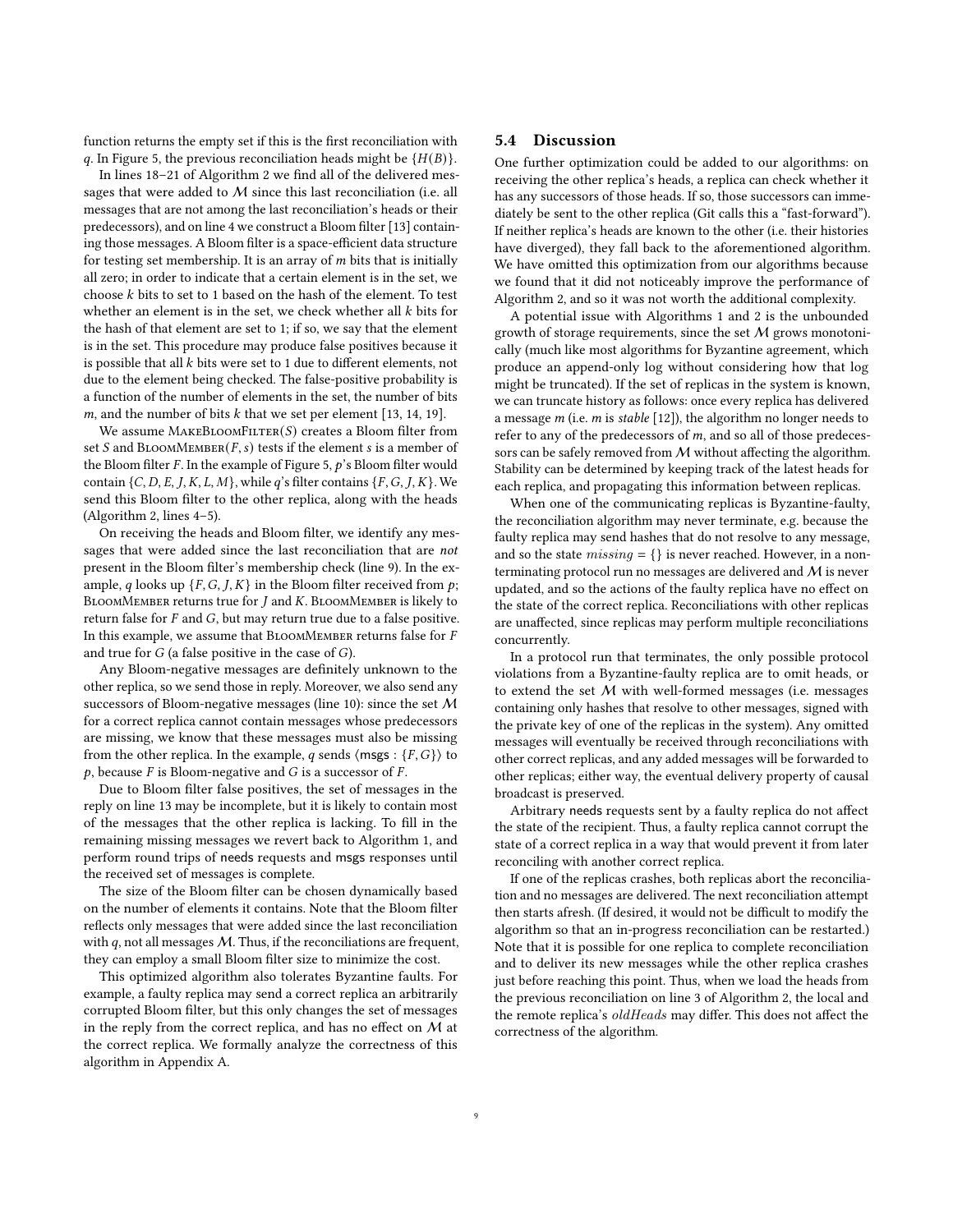#### Table 1: Determining safety of updates with respect to different types of invariant

<span id="page-9-2"></span>

| Invariant                             | Update is unsafe if it                                                              |
|---------------------------------------|-------------------------------------------------------------------------------------|
| Row-level check constraint            | Inserts/updates tuple with a value that violates the check                          |
| Attribute has non-negative value      | Subtracts a positive amount from the value of that attribute                        |
| Foreign key constraint                | Deletes a tuple from the constraint's target relation                               |
| Uniqueness of an attribute            | Inserts tuple with user-chosen value of that attribute (may be safe if the value is |
|                                       | determined by the hash of the message containing the update)                        |
| Value is materialized view of a query | All updates are safe, provided materialized view is updated after applying updates  |

<span id="page-9-1"></span>Algorithm 3 BEC database replication using causal broadcast.

```
1: on commit of local transaction T do
 2: let ins, del := GENERATEDUPDATES(T)
 3: broadcast (ins, del) by causal broadcast
 4: end on
 5:
 6: on delivering m by causal broadcast do
 7: let ((ins, del), hs, sig) := m8: if updates ins, del are safe w.r.t. all invariants and
 9: \forall (h, r, t) \in del. h \in \{H(m') \mid m' \in pred^*(M, m)\} then
10: S := S \ \text{del} \ \cup \ \{ (H(m), rel, tuple) \ | \ (rel, tuple) \in ins \}11: end if
12: end on
```
#### <span id="page-9-0"></span>5.5 BEC replication using causal broadcast

Given the Byzantine causal broadcast protocol we have defined, we now introduce a replication algorithm that ensures Byzantine Eventual Consistency, assuming I-confluence. The details depend on the data model of the database being replicated, and the types of updates allowed. Algorithm [3](#page-9-1) shows an approach for a relational database that supports insertion and deletion of tuples in unordered relations (updates are performed by deletion and re-insertion).

Let each replica have state  $S$ , which is stored durably, and which is initially the empty set. *S* is a set of triples:  $(h, rel, tuple) \in S$ means the relation named rel contains the tuple tuple, and that tuple was inserted by a message whose hash is ℎ. We assume the schema of tuple is known to the application, and we ignore DDL in this example. Our algorithm gives each replica a full copy of the database  $S$ ; sharding/partitioning could be added if required.

When a transaction  $T$  executes, we allow it to read the current state of  $S$  at the local replica. When  $T$  commits, we assume the function GENERATEDUPDATES $(T)$  returns the inserts and deletions performed in  $T$ . Insertions are represented as pairs of  $(\textit{rel}, \textit{tuple})$ indicating the insertion of tuple into the relation named rel. Deletions are represented by the (ℎ, rel, tuple) triple to be deleted. We encode these updates as a message and disseminate it to the other replicas via Byzantine causal broadcast.

When a message is delivered by causal broadcast (including selfdelivery to the replica that sent the message), we first check on line [8](#page-8-0) of Algorithm [3](#page-9-1) whether the updates are safe with regard to all of the invariants in the application. An update is unsafe if applying that update could cause the set of transactions to no longer be *I*-confluent with regard to a particular invariant. For example, a deletion of a tuple in a particular relation is unsafe if there is a

referential integrity invariant enforcing a foreign key constraint whose target is that relation, because a different transaction could concurrently insert a tuple that has a foreign key reference to the deleted tuple, leading to a constraint violation. Rules for determining safety for various common types of invariant are described in Table [1;](#page-9-2) for a deeper analysis of the *I*-confluence of different types of constraint, see the extended version of Bailis et al.'s paper [\[7\]](#page-12-19). Note that safety can be determined as a function of only the updates and the invariants, without depending on the current replica state. The check for safety at the time of delivering a message is necessary because even if we assume that correct replicas only generate safe updates, faulty replicas may generate unsafe updates, which must be ignored by correct replicas.

In addition to checking safety, we check on line [9](#page-8-0) that any deletions in the message  $m$  are for tuples that were inserted by a message that causally precedes  $m$ . This ensures that the insertion is applied before the deletion on all replicas, which is necessary to ensure convergence. If these conditions are met, we apply the updates to the replica state  $S$  on line [10.](#page-8-0) We remove any deleted tuples, and we augment any insertions with the hash of the message. This ensures that subsequent deletions can unambiguously reference the element of  $S$  to be deleted, even if multiple replicas concurrently insert the same tuple into the same relation.

We prove in Appendix [B](#page-15-0) that this algorithm ensures Byzantine Eventual Consistency. This algorithm could be extended with other operations besides insertion and deletion: for example, it might be useful to support an operation that adds a (possibly negative) value to a numeric attribute; such an operation would commute trivially with other operations of the same type, allowing several concurrent updates to a numeric value (e.g. an account balance) to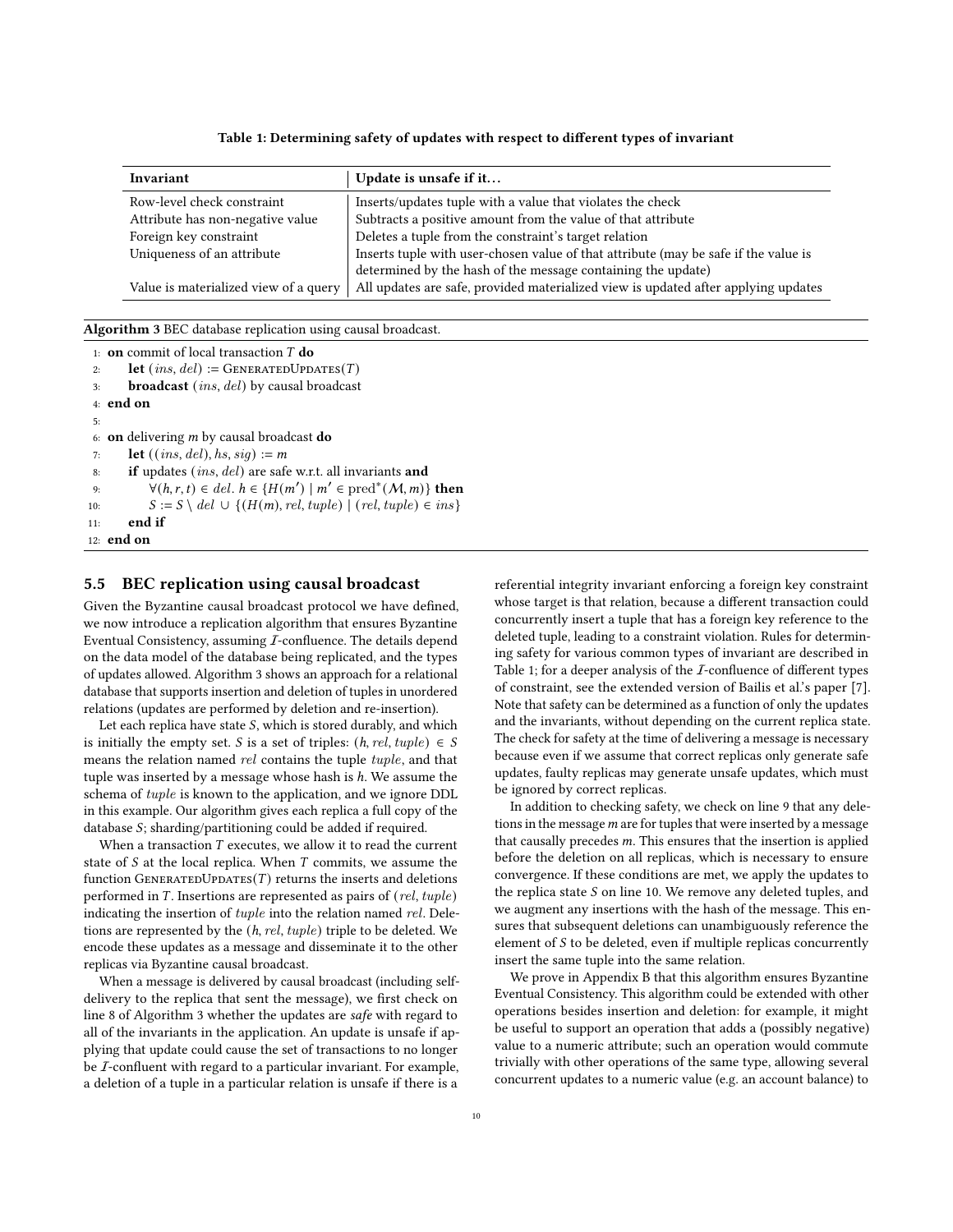be merged. Further data models and operations can be implemented using CRDT techniques (§ [2.1\)](#page-1-2).

## 6 EVALUATION

To evaluate the algorithms introduced in § [5](#page-4-0) we implemented a prototype and measured its behavior.<sup>[2](#page-10-1)</sup> Our prototype runs all replicas in-memory in a single process, simulating a message-passing network and recording statistics such as the number of messages, hashes, and Bloom filter bits transmitted, in order to measure the algorithm's network communication costs. In our experiments we use four replicas, each replica generating updates at a constant rate, and every pair of replicas periodically reconciles their states. We then vary the intervals at which reconciliations are performed (with longer intervals, more updates accumulate between reconciliations) and measure the network communication cost of performing the reconciliation. To ensure we exercise the reconciliation algorithm, replicas do not eagerly send messages (lines [9](#page-5-1) and [44](#page-5-1) of Algorithm [1](#page-6-1) are omitted), and we rely only on periodic reconciliation to exchange messages. For each of the following data points we compute the average over 600 reconciliations (100 reconciliations between each distinct pair of replicas) performed at regular intervals.

First, we measure the average number of round-trips required to complete one reconciliation (Figure [7](#page-11-0) left). The greater the number of updates generated between reconciliations, the longer the paths in the predecessor graph. Therefore, when Algorithm [1](#page-6-1) is used, the number of round trips increases linearly with the number of updates added. However, Algorithm [2](#page-7-1) reduces each reconciliation to 1.03 round trips on average, and this number remains constant as the number of updates grows. 96.7% of reconciliations with Algorithm [2](#page-7-1) complete in one round trip, 3.2% require two round trips, and 0.04% require three or more round trips. These figures are based on using Bloom filters with 10 bits per entry and 7 hash functions.

Next, we estimate the network traffic resulting from the use of our algorithms. For this, we assume that each update is 200 bytes in size (not counting its predecessor hashes), hashes are 32 bytes in size (SHA-256), and Bloom filters use 10 bits per element. Moreover, we assume that each request or response message incurs an additional constant overhead of 100 bytes (e.g. for TCP/IP packet headers and signatures). We compute the number of kilobytes sent per reconciliation (in both directions) using each algorithm.

Figure [7](#page-11-0) (right) shows the results from this experiment. The gray line represents a hypothetical optimal algorithm that transmits only new messages, but no additional metadata such as hashes or Bloom filters. Compared to this optimum, Algorithm [2](#page-7-1) incurs a near-constant overhead of approximately 1 kB per reconciliation for the heads and predecessor hashes, Bloom filter, and occasional additional round trips. In contrast, the cost of Algorithm [1](#page-6-1) is more than double the optimal, primarily because it sends many needs messages containing hashes, and it sends messages in many small responses rather than batched into one response. Thus, we can see that in terms of network performance, Algorithm [2](#page-7-1) is close to the optimum in terms of both round trips and bytes transmitted, making it viable for use in practice.

In our prototype, all replicas correctly follow the protocol. Adding faulty replicas may alter the shape of the predecessor graph (e.g. resulting in more concurrent updates than there are replicas), but we believe that this would not fundamentally alter our results. We leave an evaluation of other metrics (e.g. CPU or memory use) for future work.

# <span id="page-10-0"></span>7 RELATED WORK

Hash chaining is widely used: in Git repositories [\[57\]](#page-13-20), Merkle trees [\[52\]](#page-13-21), blockchains [\[9\]](#page-12-0), and peer-to-peer storage systems such as IPLD [\[60\]](#page-13-22). Our Algorithm [1](#page-6-1) has similarities to the protocol used by git fetch and git push; to reduce the number of round trips, Git's "smart" transfer protocol sends the most recent 32 hashes rather than just the heads [\[57\]](#page-13-20). Git also supports an experimental "skipping" reconciliation algorithm [\[70\]](#page-13-23) in which the search for common ancestors skips some vertices in the predecessor graph, with exponentially growing skip sizes; this algorithm ensures a logarithmic number of round-trips, but may end up unnecessarily transmitting commits that the recipient already has. Other authors [\[8,](#page-12-20) [33\]](#page-12-21) also discuss replicated hash graphs but do not present efficient reconciliation algorithms for bringing replicas up-to-date.

Byzantine agreement has been the subject of extensive research and has seen a recent renewal of interest due to its application in blockchains [\[9\]](#page-12-0). To tolerate  $f$  faults, Byzantine agreement algorithms typically require  $3f+1$  replicas [\[11,](#page-12-22) [17,](#page-12-2) [36\]](#page-12-23), and some even require  $5f+1$  replicas [\[1,](#page-12-24) [50\]](#page-13-24). This bound can be lowered, for example, to  $2f + 1$  if synchrony and digital signatures are assumed [\[2\]](#page-12-25). Most algorithms also require at least one round of communication with at least  $2f + 1$  replicas, incurring both significant latency and limiting availability. Some algorithms instead take a different approach to bounding the number of failures: for example, Upright [\[20\]](#page-12-26) separates the number of crash failures  $(u)$  and Byzantine failures  $(r)$ and uses  $2u + r + 1$  replicas. Byzantine quorum systems [\[48\]](#page-13-25) generalize from a threshold  $f$  of failures to a set of possible failures. Zeno [\[68\]](#page-13-26) makes progress with just  $f + 1$  replicas, but safety depends on less than  $\frac{1}{3}$  of replicas being Byzantine-faulty. Previous work on Byzantine fault tolerant CRDTs [\[18,](#page-12-27) [66,](#page-13-27) [80\]](#page-13-28), Secure Reliable Multicast [\[47,](#page-13-29) [49\]](#page-13-30), Secure Causal Atomic Broadcast [\[16,](#page-12-28) [26\]](#page-12-29) and Byzantine Lattice Agreement [\[23\]](#page-12-30) also assumes  $3f + 1$  replicas. All of these algorithms require Sybil countermeasures, such as central control over the participating replicas' identities; moreover, many algorithms ignore the problem of reconfiguring the system to change the set of replicas.

Little prior work tolerates arbitrary numbers of Byzantine-faulty replicas. Depot [\[46\]](#page-13-31) and OldBlue [\[74\]](#page-13-32) provide causal broadcast in this model: OldBlue's algorithm is similar to our Algorithm [1,](#page-6-1) while Depot uses a more complex replication algorithm involving a combination of logical clocks and hash chains to detect and recover from inconsistencies. We were not able to compare our algorithms to Depot because the available publications [\[43,](#page-12-31) [45,](#page-13-33) [46\]](#page-13-31) do not describe Depot's algorithm in sufficient detail to reproduce it. Depot's consistency model (fork-join-causal) is specific to a key-value data model, and unlike BEC it does not consider the problem of maintaining invariants. Mahajan et al. have also shown that no system that tolerates Byzantine failures can enforce fork causal [\[46\]](#page-13-31) or stronger consistency in an always available, one-way convergent system [\[44\]](#page-12-32). BEC provides a weaker two-way convergence property, which requires that eventually a correct replica's updates are

<span id="page-10-1"></span> $^{2}$ Source code available at<https://github.com/ept/byzantine-eventual>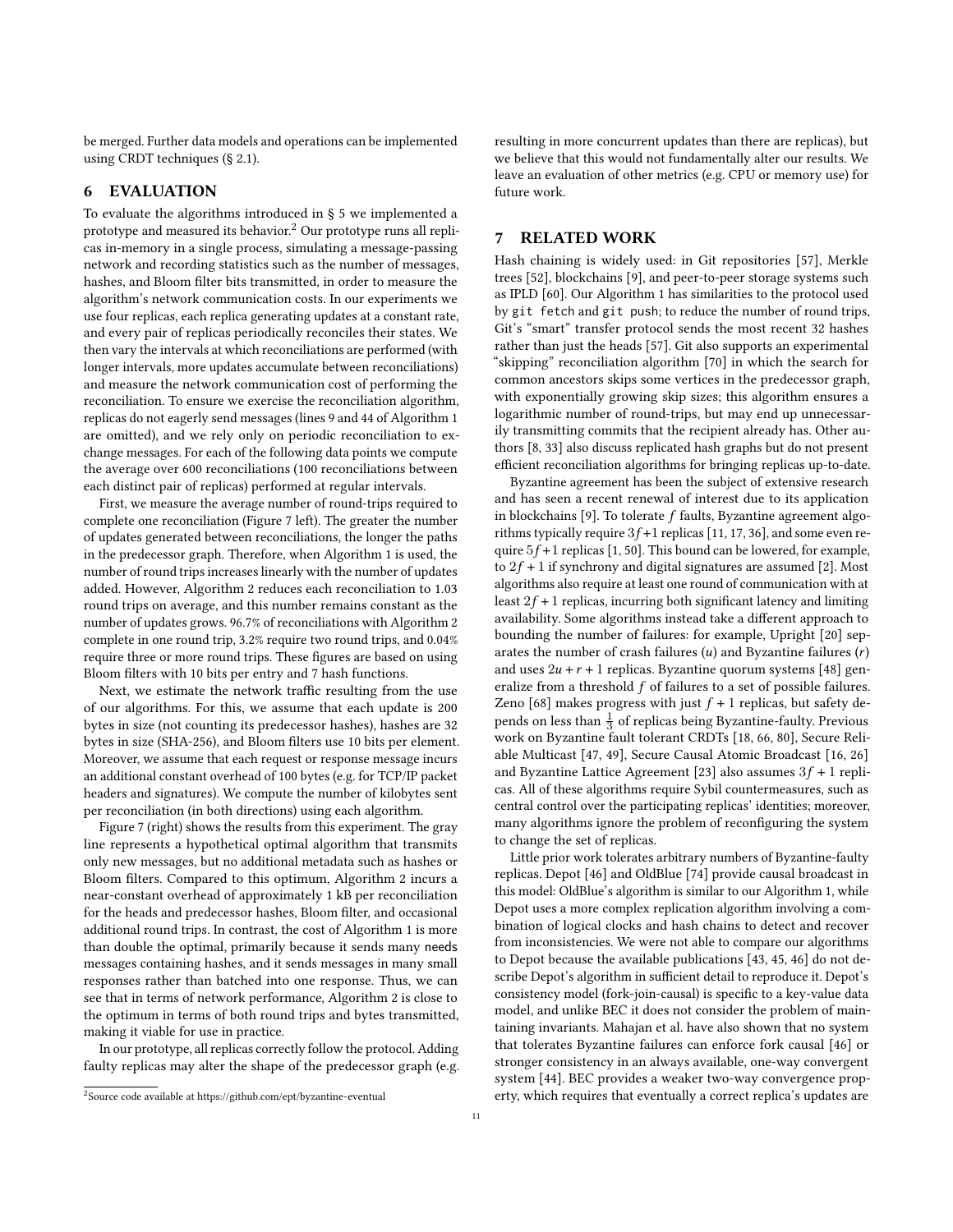<span id="page-11-0"></span>

Figure 7: Results from the evaluation of our prototype. Left: number of round trips to complete a reconciliation; right: network bandwidth used per reconciliation (lower is better).

reflected on another correct replica only if they can bidirectionally exchange messages for a sufficient period.

Recent work by van der Linde et al. [\[40\]](#page-12-33) also considers causally consistent replication in the face of Byzantine faults, taking a very different approach to ours: detecting cryptographic proof of faulty behavior, and banning replicas found to be misbehaving. This approach relies on a trusted central server and trusted hardware such as SGX, whereas we do not assume any trusted components.

In SPORC [\[29\]](#page-12-34), BFT2F [\[39\]](#page-12-35) and SUNDR [\[51\]](#page-13-34), a faulty replica can partition the system, preventing some replicas from ever synchronizing again, so these systems do not satisfy the eventual update property of BEC. Drabkin et al. [\[25\]](#page-12-36) present an algorithm for Byzantine reliable broadcast, but it does not provide causal ordering.

Our reconciliation algorithm is related to the problem of computing the difference, union, or intersection between sets on remote replicas. This problem has been studied in various domains, including peer-to-peer systems, deduplication of backups, and errorcorrection. Approaches include using Bloom filters [\[69\]](#page-13-35), invertible Bloom filters [\[28,](#page-12-37) [31\]](#page-12-38) and polynomial encoding [\[53\]](#page-13-36). However, these approaches are not designed to tolerate Byzantine faults.

I-confluence was introduced by Bailis et al. [\[6\]](#page-12-3) in the context of non-Byzantine systems. It is closely related to the concept of logical monotonicity [\[21\]](#page-12-39) and the CALM theorem [\[5,](#page-12-40) [32\]](#page-12-41), which states that coordination can be avoided for programs that are monotonic. COPS [\[41\]](#page-12-42) is an example of a non-Byzantine system that achieves causal consistency while avoiding coordination, and BEC is a Byzantine variant of COPS's Causal+ consistency model. Non-Byzantine causal broadcast was introduced by the ISIS system [\[12\]](#page-12-14).

## 8 CONCLUSIONS

Many peer-to-peer systems tolerate only a bounded number of Byzantine-faulty nodes, and therefore need to employ expensive countermeasures against Sybil attacks, such as proof-of-work, or centrally controlled permissions for joining the system. In this work we asked the question: what are the limits of what we can achieve without introducing Sybil countermeasures? In other words, which applications can tolerate arbitrary numbers of Byzantine faults?

We have answered this question with both a positive and a negative result. Our positive result is an algorithm that achieves Byzantine Eventual Consistency in such a system, provided that the application's transactions are  $I$ -confluent with regard to its invariants. Our negative result is an impossibility proof showing that such an algorithm does not exist if the application is not Iconfluent. We proved our algorithms correct, and demonstrated that our optimized algorithm incurs only a small network communication overhead compared to the theoretical optimum, making it immediately applicable in practice.

As shown in § [2.1,](#page-1-2) many existing systems and applications use CRDTs to achieve strong eventual consistency in a non-Byzantine model. These applications are already I-confluent, and adopting our approach will allow those systems to gain robustness against Byzantine faults. For systems that currently require all nodes to be trusted, and hence can only be deployed in trusted datacenter networks, adding Byzantine fault tolerance opens up new opportunities for deployment in untrusted peer-to-peer settings.

We hope that BEC will inspire further research to ensure the correctness of data systems in the presence of arbitrary numbers of Byzantine faults. Some open questions include:

- How can we best ensure that correct replicas form a connected component, as assumed in § [2.3?](#page-1-1) Connecting each replica to every other is the simplest solution, but it can be expensive if the number of replicas is large.
- How can we formalize Table [1,](#page-9-2) i.e. the process of checking whether an update is safe with regard to an invariant?
- Is it generally true that a problem can be solved without coordination in a non-Byzantine system if and only if it is immune to Sybil attacks in a Byzantine context?

# ACKNOWLEDGMENTS

Thank you to Alastair Beresford, Jon Crowcroft, Srinivasan Keshav, Smita Vijaya Kumar and Gavin Stark for feedback on a draft of this paper. Martin Kleppmann is supported by a Leverhulme Trust Early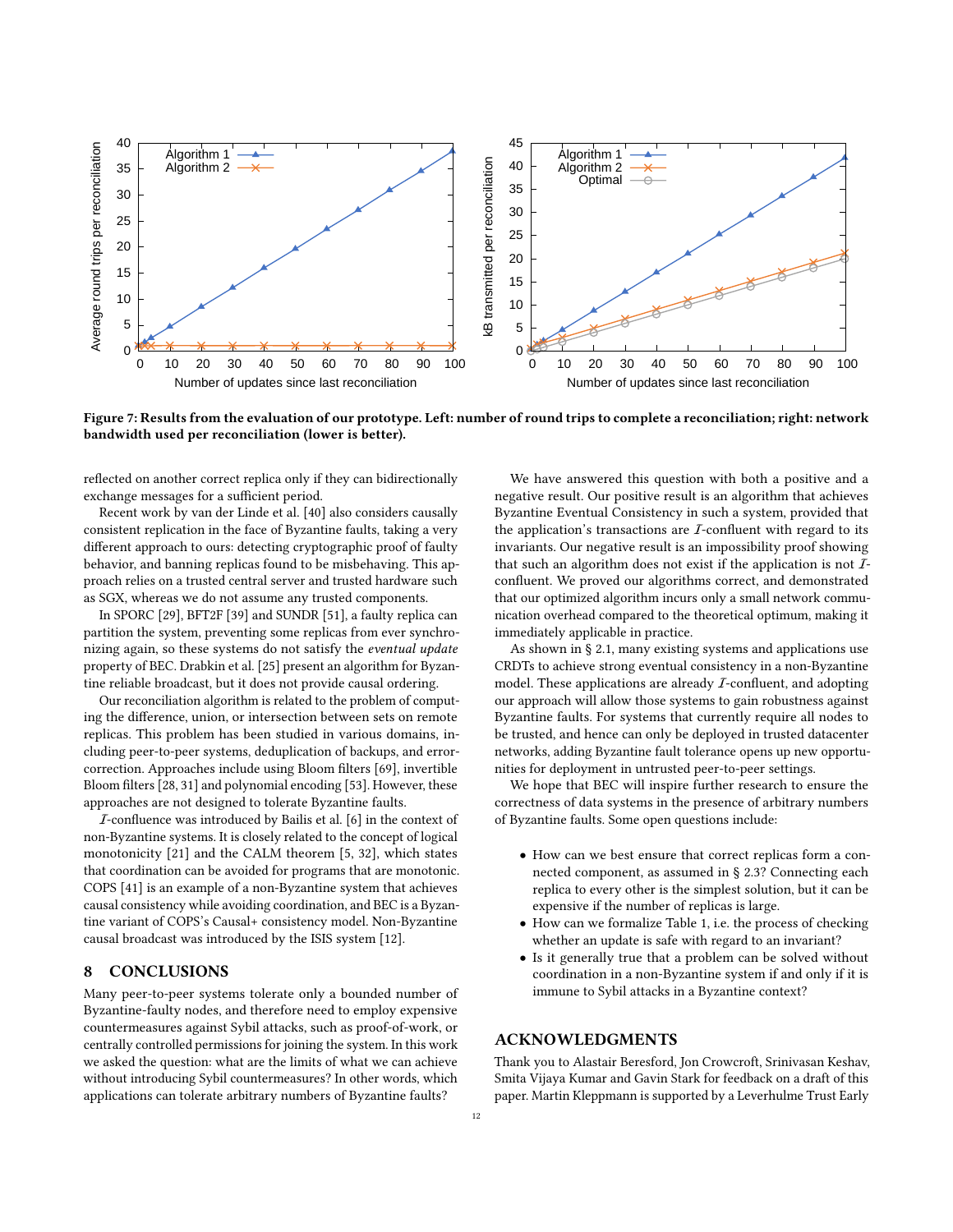Career Fellowship, the Isaac Newton Trust, and Nokia Bell Labs. This work was funded in part by EP/T022493/1.

#### REFERENCES

- <span id="page-12-24"></span>[1] Michael Abd-El-Malek, Gregory R. Ganger, Garth R. Goodson, Michael K. Reiter, and Jay J. Wylie. 2005. Fault-Scalable Byzantine Fault-Tolerant Services. SIGOPS Operating Systems Review 39, 5 (Oct. 2005), 59–74. [https://doi.org/10.1145/](https://doi.org/10.1145/1095809.1095817) [1095809.1095817](https://doi.org/10.1145/1095809.1095817)
- <span id="page-12-25"></span>[2] Ittai Abraham, Srinivas Devadas, Danny Dolev, Kartik Nayak, and Ling Ren. 2017. Efficient Synchronous Byzantine Consensus. arXiv (Sept. 2017). arXiv[:1704.02397](https://arxiv.org/abs/1704.02397) <https://arxiv.org/abs/1704.02397>
- <span id="page-12-10"></span>[3] Atul Adya, Barbara Liskov, and Patrick O'Neil. 2000. Generalized isolation level definitions. In 16th International Conference on Data Engineering (ICDE 2000). 67–78.<https://doi.org/10.1109/icde.2000.839388>
- <span id="page-12-5"></span>[4] Deepthi Devaki Akkoorath, Alejandro Z. Tomsic, Manuel Bravo, Zhongmiao Li, Tyler Crain, Annette Bieniusa, Nuno Preguiça, and Marc Shapiro. 2016. Cure: Strong Semantics Meets High Availability and Low Latency. In 36th IEEE International Conference on Distributed Computing Systems (ICDCS 2016). IEEE, 405–414. <https://doi.org/10.1109/ICDCS.2016.98>
- <span id="page-12-40"></span>[5] Tom J. Ameloot, Frank Neven, and Jan Van Den Bussche. 2013. Relational Transducers for Declarative Networking. J. ACM 60, 2, Article 15 (May 2013). <https://doi.org/10.1145/2450142.2450151>
- <span id="page-12-3"></span>[6] Peter Bailis, Alan Fekete, Michael J Franklin, Ali Ghodsi, Joseph M Hellerstein, and Ion Stoica. 2014. Coordination avoidance in database systems. Proceedings of the VLDB Endowment 8, 3 (Nov. 2014), 185–196. [https://doi.org/10.14778/2735508.](https://doi.org/10.14778/2735508.2735509) [2735509](https://doi.org/10.14778/2735508.2735509)
- <span id="page-12-19"></span>[7] Peter Bailis, Alan Fekete, Michael J Franklin, Ali Ghodsi, Joseph M Hellerstein, and Ion Stoica. 2014. Coordination Avoidance in Database Systems (Extended Version). arXiv (Oct. 2014). arXiv[:1402.2237 https://arxiv.org/abs/1402.2237](https://arxiv.org/abs/1402.2237)
- <span id="page-12-20"></span>[8] Leemon Baird. 2016. The Swirlds hashgraph consensus algorithm: Fair, fast, Byzantine fault tolerance. Technical Report TR-2016-01. Swirlds. [https://www.swirlds.](https://www.swirlds.com/downloads/SWIRLDS-TR-2016-01.pdf) [com/downloads/SWIRLDS-TR-2016-01.pdf](https://www.swirlds.com/downloads/SWIRLDS-TR-2016-01.pdf)
- <span id="page-12-0"></span>[9] Shehar Bano, Alberto Sonnino, Mustafa Al-Bassam, Sarah Azouvi, Patrick Mc-Corry, Sarah Meiklejohn, and George Danezis. 2019. SoK: Consensus in the Age of Blockchains. In 1st ACM Conference on Advances in Financial Technologies (AFT 2019). ACM, 183–198.<https://doi.org/10.1145/3318041.3355458>
- <span id="page-12-15"></span>[10] Hal Berenson, Philip A Bernstein, Jim N Gray, Jim Melton, Elizabeth O'Neil, and Patrick O'Neil. 1995. A critique of ANSI SQL isolation levels. ACM SIGMOD Record 24, 2 (May 1995), 1–10.<https://doi.org/10.1145/568271.223785>
- <span id="page-12-22"></span>[11] Alysson Bessani, João Sousa, and Eduardo E. P. Alchieri. 2014. State Machine Replication for the Masses with BFT-SMART. In 44th Annual IEEE/IFIP International Conference on Dependable Systems and Networks (DSN 2014). IEEE, 355–362. <https://doi.org/10.1109/DSN.2014.43>
- <span id="page-12-14"></span>[12] Kenneth Birman, André Schiper, and Pat Stephenson. 1991. Lightweight causal and atomic group multicast. ACM Transactions on Computer Systems 9, 3 (Aug. 1991), 272–314.<https://doi.org/10.1145/128738.128742>
- <span id="page-12-16"></span>[13] Burton H. Bloom. 1970. Space/Time Trade-Offs in Hash Coding with Allowable Errors. Commun. ACM 13, 7 (July 1970), 422–426. [https://doi.org/10.1145/362686.](https://doi.org/10.1145/362686.362692) [362692](https://doi.org/10.1145/362686.362692)
- <span id="page-12-17"></span>[14] Prosenjit Bose, Hua Guo, Evangelos Kranakis, Anil Maheshwari, Pat Morin, Jason Morrison, Michiel Smid, and Yihui Tang. 2008. On the False-Positive Rate of Bloom Filters. Inf. Process. Lett. 108, 4 (Oct. 2008), 210-213. [https:](https://doi.org/10.1016/j.ipl.2008.05.018) [//doi.org/10.1016/j.ipl.2008.05.018](https://doi.org/10.1016/j.ipl.2008.05.018)
- <span id="page-12-12"></span>[15] Christian Cachin, Rachid Guerraoui, and Luís Rodrigues. 2011. Introduction to Reliable and Secure Distributed Programming (second ed.). Springer.
- <span id="page-12-28"></span>[16] Christian Cachin, Klaus Kursawe, Frank Petzold, and Victor Shoup. 2001. Secure and Efficient Asynchronous Broadcast Protocols. In 21st Annual International Cryptology Conference (CRYPTO 2001). Springer, 524–541. [https://doi.org/10.](https://doi.org/10.1007/3-540-44647-8_31) [1007/3-540-44647-8\\_31](https://doi.org/10.1007/3-540-44647-8_31)
- <span id="page-12-2"></span>[17] Miguel Castro and Barbara Liskov. 1999. Practical Byzantine Fault Tolerance. In 3rd Symposium on Operating Systems Design and Implementation (OSDI 1999). USENIX Association, 173–186.
- <span id="page-12-27"></span>[18] Hua Chai and Wenbing Zhao. 2014. Byzantine Fault Tolerance for Services with Commutative Operations. In 2014 IEEE International Conference on Services Computing (SCC 2014). IEEE, 219–226.<https://doi.org/10.1109/SCC.2014.37>
- <span id="page-12-18"></span>[19] Ken Christensen, Allen Roginsky, and Miguel Jimeno. 2010. A New Analysis of the False Positive Rate of a Bloom Filter. Inf. Process. Lett. 110, 21 (Oct. 2010), 944–949.<https://doi.org/10.1016/j.ipl.2010.07.024>
- <span id="page-12-26"></span>[20] Allen Clement, Manos Kapritsos, Sangmin Lee, Yang Wang, Lorenzo Alvisi, Mike Dahlin, and Taylor Riche. 2009. Upright Cluster Services. In 22nd ACM SIGOPS Symposium on Operating Systems Principles (SOSP 2009). ACM, 277–290. <https://doi.org/10.1145/1629575.1629602>
- <span id="page-12-39"></span>[21] Neil Conway, William R. Marczak, Peter Alvaro, Joseph M. Hellerstein, and David Maier. 2012. Logic and Lattices for Distributed Programming. In 3rd ACM Symposium on Cloud Computing (SoCC 2012). 1–14. [https://doi.org/10.1145/](https://doi.org/10.1145/2391229.2391230) [2391229.2391230](https://doi.org/10.1145/2391229.2391230)
- <span id="page-12-13"></span>[22] Xavier Défago, André Schiper, and Péter Urbán. 2004. Total order broadcast and multicast algorithms: Taxonomy and survey. Comput. Surveys 36, 4 (Dec. 2004), 372–421.<https://doi.org/10.1145/1041680.1041682>
- <span id="page-12-30"></span>[23] Giuseppe Antonio Di Luna, Emmanuelle Anceaume, and Leonardo Querzoni. 2020. Byzantine Generalized Lattice Agreement. In IEEE International Parallel and Distributed Processing Symposium (IPDPS 2020). IEEE, 674–683. [https://doi.](https://doi.org/10.1109/IPDPS47924.2020.00075) [org/10.1109/IPDPS47924.2020.00075](https://doi.org/10.1109/IPDPS47924.2020.00075)
- <span id="page-12-1"></span>[24] John R. Douceur. 2002. The Sybil Attack. In International Workshop on Peer-to-Peer .<br>*Systems (IPTPS 2002).* Springer, 251–260. [https://doi.org/10.1007/3-540-45748-](https://doi.org/10.1007/3-540-45748-8_24)<br>[8\\_24](https://doi.org/10.1007/3-540-45748-8_24)
- <span id="page-12-36"></span>[25] Vadim Drabkin, Roy Friedman, and Marc Segal. 2005. Efficient Byzantine Broadcast in Wireless Ad-Hoc Networks. In Proceedings of the 2005 International Conference on Dependable Systems and Networks (DSN '05). IEEE Computer Society, USA, 160–169.<https://doi.org/10.1109/DSN.2005.42>
- <span id="page-12-29"></span>[26] Sisi Duan, Michael K. Reiter, and Haibin Zhang. 2017. Secure Causal Atomic Broadcast, Revisited. In 47th Annual IEEE/IFIP International Conference on Dependable Systems and Networks (DSN 2017). IEEE, 61–72. [https://doi.org/10.1109/](https://doi.org/10.1109/DSN.2017.64) [DSN.2017.64](https://doi.org/10.1109/DSN.2017.64)
- <span id="page-12-11"></span>[27] Cynthia Dwork, Nancy Lynch, and Larry Stockmeyer. 1988. Consensus in the Presence of Partial Synchrony. J. ACM 35, 2 (April 1988), 288-323. [https:](https://doi.org/10.1145/42282.42283) [//doi.org/10.1145/42282.42283](https://doi.org/10.1145/42282.42283)
- <span id="page-12-37"></span>[28] David Eppstein, Michael T. Goodrich, Frank Uyeda, and George Varghese. 2011. What's the Difference? Efficient Set Reconciliation without Prior Context. In ACM SIGCOMM 2011 Conference. ACM, 218–229. [https://doi.org/10.1145/2018436.](https://doi.org/10.1145/2018436.2018462) [2018462](https://doi.org/10.1145/2018436.2018462)
- <span id="page-12-34"></span>[29] Ariel J. Feldman, William P. Zeller, Michael J. Freedman, and Edward W. Felten. 2010. SPORC: Group Collaboration using Untrusted Cloud Resources. In 9th USENIX Symposium on Operating Systems Design and Implementation (OSDI 2010). USENIX Association.
- <span id="page-12-43"></span>[30] Victor B.F. Gomes, Martin Kleppmann, Dominic P. Mulligan, and Alastair R. Beresford. 2017. Verifying strong eventual consistency in distributed systems. Proceedings of the ACM on Programming Languages 1, OOPSLA (Oct. 2017). [https:](https://doi.org/10.1145/3133933) [//doi.org/10.1145/3133933](https://doi.org/10.1145/3133933)
- <span id="page-12-38"></span>[31] Michael T. Goodrich and Michael Mitzenmacher. 2011. Invertible Bloom Lookup Tables. arXiv[:1101.2245](https://arxiv.org/abs/1101.2245) [cs.DS]<https://arxiv.org/abs/1101.2245>
- <span id="page-12-41"></span>[32] Joseph M. Hellerstein. 2010. The declarative imperative. ACM SIGMOD Record 39, 1 (Sept. 2010), 5–19.<https://doi.org/10.1145/1860702.1860704>
- <span id="page-12-21"></span>[33] Brent Byunghoon Kang, Robert Wilensky, and John Kubiatowicz. 2003. The hash history approach for reconciling mutual inconsistency. In 23rd International Conference on Distributed Computing Systems (ICDCS 2003). IEEE, 670–677. [https:](https://doi.org/10.1109/ICDCS.2003.1203518) [//doi.org/10.1109/ICDCS.2003.1203518](https://doi.org/10.1109/ICDCS.2003.1203518)
- <span id="page-12-8"></span>[34] Martin Kleppmann and Alastair R Beresford. 2017. A Conflict-Free Replicated JSON Datatype. IEEE Transactions on Parallel and Distributed Systems 28, 10 (April 2017), 2733–2746.<https://doi.org/10.1109/TPDS.2017.2697382>
- <span id="page-12-7"></span>[35] Martin Kleppmann, Adam Wiggins, Peter van Hardenberg, and Mark Mc-Granaghan. 2019. Local-First Software: You own your data, in spite of the cloud. In ACM SIGPLAN International Symposium on New Ideas, New Paradigms, and Reflections on Programming and Software (Onward! 2019). ACM, 154–178. <https://doi.org/10.1145/3359591.3359737>
- <span id="page-12-23"></span>[36] Ramakrishna Kotla, Lorenzo Alvisi, Mike Dahlin, Allen Clement, and Edmund Wong. 2007. Zyzzyva: Speculative Byzantine Fault Tolerance. SIGOPS Operating Systems Review 41, 6 (Oct. 2007), 45–58.<https://doi.org/10.1145/1323293.1294267>
- <span id="page-12-9"></span>[37] Leslie Lamport, Robert Shostak, and Marshall Pease. 1982. The Byzantine Generals Problem. ACM Transactions on Programming Languages and Systems 4, 3 (July 1982), 382–401.<https://doi.org/10.1145/357172.357176>
- <span id="page-12-4"></span>[38] João Leitão, José Pereira, and Luís Rodrigues. 2009. Gossip-Based Broadcast. In Handbook of Peer-to-Peer Networking. Springer, 831–860. [https://doi.org/10.1007/](https://doi.org/10.1007/978-0-387-09751-0_29) [978-0-387-09751-0\\_29](https://doi.org/10.1007/978-0-387-09751-0_29)
- <span id="page-12-35"></span>[39] Jinyuan Li and David Mazières. 2007. Beyond One-third Faulty Replicas in Byzantine Fault Tolerant Systems. In 4th USENIX Symposium on Networked Systems Design & Implementation (NSDI 2007). USENIX, 131–144.
- <span id="page-12-33"></span>[40] Albert van der Linde, João Leitão, and Nuno Preguiça. 2020. Practical Client-side Replication: Weak Consistency Semantics for Insecure Settings. Proceedings of the VLDB Endowment 13, 11 (July 2020), 2590–2605. [https://doi.org/10.14778/](https://doi.org/10.14778/3407790.3407847) [3407790.3407847](https://doi.org/10.14778/3407790.3407847)
- <span id="page-12-42"></span>[41] Wyatt Lloyd, Michael J. Freedman, Michael Kaminsky, and David G. Andersen. 2011. Don't Settle for Eventual: Scalable Causal Consistency for Wide-Area Storage with COPS. In 23rd ACM Symposium on Operating Systems Principles (SOSP 2011). ACM, 401–416.<https://doi.org/10.1145/2043556.2043593>
- <span id="page-12-6"></span>[42] Xiao Lv, Fazhi He, Yuan Cheng, and Yiqi Wu. 2018. A novel CRDT-based synchronization method for real-time collaborative CAD systems. Advanced Engineering Informatics 38 (Aug. 2018), 381–391.<https://doi.org/10.1016/j.aei.2018.08.008>
- <span id="page-12-31"></span>[43] Prince Mahajan. 2012. Highly Available Storage with Minimal Trust. Ph.D. Dissertation. University of Texas at Austin. [https://repositories.lib.utexas.edu/handle/](https://repositories.lib.utexas.edu/handle/2152/16320) [2152/16320](https://repositories.lib.utexas.edu/handle/2152/16320)
- <span id="page-12-32"></span>[44] Prince Mahajan, Lorenzo Alvisi, and Mike Dahlin. 2011. Consistency, Availability, and Convergence. Technical Report UTCS TR-11-22. University of Texas at Austin. <https://www.cs.cornell.edu/lorenzo/papers/cac-tr.pdf>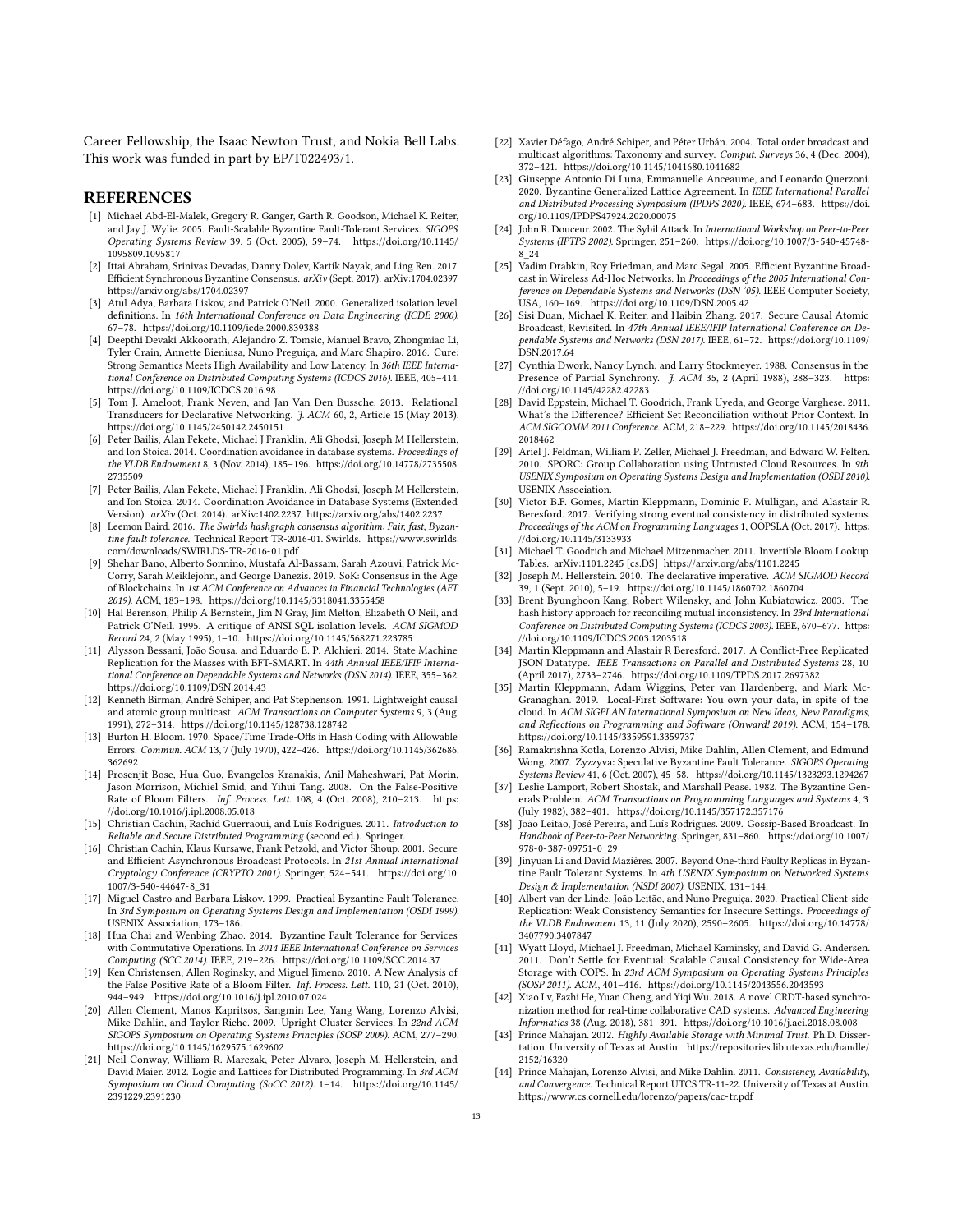- <span id="page-13-33"></span>[45] Prince Mahajan, Srinath Setty, Sangmin Lee, Allen Clement, Lorenzo Alvisi, Mike Dahlin, and Michael Walfish. 2010. Depot: Cloud storage with minimal trust. In 9th USENIX conference on Operating Systems Design and Implementation (OSDI 2010).
- <span id="page-13-31"></span>[46] Prince Mahajan, Srinath Setty, Sangmin Lee, Allen Clement, Lorenzo Alvisi, Mike Dahlin, and Michael Walfish. 2011. Depot: Cloud Storage with Minimal Trust. ACM Transactions on Computer Systems 29, 4, Article 12 (Dec. 2011). <https://doi.org/10.1145/2063509.2063512>
- <span id="page-13-29"></span>[47] Dahlia Malkhi, Michael Merritt, and Ohad Rodeh. 2000. Secure Reliable Multicast Protocols in a WAN. Distrib. Comput. 13, 1 (Jan. 2000), 19–28. [https://doi.org/10.](https://doi.org/10.1007/s004460050002) [1007/s004460050002](https://doi.org/10.1007/s004460050002)
- <span id="page-13-25"></span>[48] Dahlia Malkhi and Michael Reiter. 1998. Byzantine Quorum Systems. Distrib. Comput. 11, 4 (Oct. 1998), 203–213.<https://doi.org/10.1007/s004460050050>
- <span id="page-13-30"></span>[49] Dalia Malki and Michael Reiter. 1996. A High-Throughput Secure Reliable Multicast Protocol. In Proceedings of the 9th IEEE Workshop on Computer Security Foundations (CSFW '96). IEEE Computer Society, USA, 9.
- <span id="page-13-24"></span>[50] Jean-Philippe Martin and Lorenzo Alvisi. 2006. Fast Byzantine Consensus. IEEE Transactions on Dependable and Secure Computing 3, 3 (July 2006), 202–215. <https://doi.org/10.1109/TDSC.2006.35>
- <span id="page-13-34"></span>[51] David Mazières and Dennis Shasha. 2002. Building secure file systems out of Byzantine storage. In 21st Symposium on Principles of Distributed Computing (PODC 2002). ACM, 108–117.<https://doi.org/10.1145/571825.571840>
- <span id="page-13-21"></span>[52] Ralph C. Merkle. 1987. A Digital Signature Based on a Conventional Encryption Function. In A Conference on the Theory and Applications of Cryptographic Techniques on Advances in Cryptology (CRYPTO 1987). Springer, 369–378. [https://doi.org/10.1007/3-540-48184-2\\_32](https://doi.org/10.1007/3-540-48184-2_32)
- <span id="page-13-36"></span>[53] Yaron Minsky, Ari Trachtenberg, and Richard Zippel. 2003. Set Reconciliation with Nearly Optimal Communication Complexity. IEEE Transactions on Information Theory 49, 9 (Sept. 2003), 2213–2218.<https://doi.org/10.1109/TIT.2003.815784>
- <span id="page-13-11"></span>[54] Mahsa Najafzadeh, Marc Shapiro, and Patrick Eugster. 2018. Co-Design and Verification of an Available File System. In 19th International Conference on Verification, Model Checking, and Abstract Interpretation (VMCAI 2018). Springer, 358–381. [https://doi.org/10.1007/978-3-319-73721-8\\_17](https://doi.org/10.1007/978-3-319-73721-8_17)
- <span id="page-13-3"></span>[55] Satoshi Nakamoto. 2008. Bitcoin: A Peer-to-Peer Electronic Cash System. [https:](https://bitcoin.org/bitcoin.pdf) [//bitcoin.org/bitcoin.pdf](https://bitcoin.org/bitcoin.pdf)
- <span id="page-13-19"></span>[56] National Institute of Standards and Technology. 2002. Secure Hash Standard (SHA) – FIPS 180-2. [https://csrc.nist.gov/publications/detail/fips/180/2/archive/](https://csrc.nist.gov/publications/detail/fips/180/2/archive/2004-02-25) [2004-02-25](https://csrc.nist.gov/publications/detail/fips/180/2/archive/2004-02-25)
- <span id="page-13-20"></span>[57] Shawn O. Pearce and Junio C. Hamano. 2013. Git HTTP transfer protocols. <https://www.git-scm.com/docs/http-protocol>
- <span id="page-13-0"></span>[58] Johan Pouwelse, Paweł Garbacki, Dick Epema, and Henk Sips. 2005. The BitTorrent P2P File-Sharing System: Measurements and Analysis. In 4th International Workshop on Peer-to-Peer Systems (IPTPS 2005). 205–216. [https:](https://doi.org/10.1007/11558989_19) [//doi.org/10.1007/11558989\\_19](https://doi.org/10.1007/11558989_19)
- <span id="page-13-13"></span>[59] Nuno Preguiça, Carlos Baquero, and Marc Shapiro. 2018. Conflict-Free Replicated Data Types (CRDTs). In Encyclopedia of Big Data Technologies. Springer. [https:](https://doi.org/10.1007/978-3-319-63962-8_185-1) [//doi.org/10.1007/978-3-319-63962-8\\_185-1](https://doi.org/10.1007/978-3-319-63962-8_185-1)
- <span id="page-13-22"></span>[60] Protocol Labs. [n.d.]. IPLD.<https://ipld.io/>
- <span id="page-13-1"></span>[61] Danielle C. Robinson, Joe A. Hand, Mathias Buus Madsen, and Karissa R. McKelvey. 2018. The Dat Project, an open and decentralized research data tool. Scientific Data 5 (Oct. 2018), 180221.<https://doi.org/10.1038/sdata.2018.221>
- <span id="page-13-17"></span>[62] Fred B. Schneider. 1990. Implementing Fault-Tolerant Services Using the State Machine Approach: A Tutorial. Comput. Surveys 22, 4 (Dec. 1990), 299–319. <https://doi.org/10.1145/98163.98167>
- <span id="page-13-18"></span>[63] Reinhard Schwarz and Friedemann Mattern. 1994. Detecting causal relationships in distributed computations: In search of the holy grail. Distributed Computing 7, 3 (March 1994), 149–174.<https://doi.org/10.1007/BF02277859>
- <span id="page-13-14"></span>[64] Marc Shapiro, Nuno Preguiça, Carlos Baquero, and Marek Zawirski. 2011. A comprehensive study of Convergent and Commutative Replicated Data Types. Technical Report 7506. INRIA.<http://hal.inria.fr/inria-00555588/>
- <span id="page-13-6"></span>[65] Marc Shapiro, Nuno Preguiça, Carlos Baquero, and Marek Zawirski. 2011. Conflict-Free Replicated Data Types. In 13th International Symposium on Stabilization, Safety, and Security of Distributed Systems (SSS 2011). Springer, 386–400. [https://doi.org/10.1007/978-3-642-24550-3\\_29](https://doi.org/10.1007/978-3-642-24550-3_29)
- <span id="page-13-27"></span>[66] Ali Shoker, Houssam Yactine, and Carlos Baquero. 2017. As Secure as Possible Eventual Consistency: Work in Progress. In 3rd International Workshop on Principles and Practice of Consistency for Distributed Data (PaPoC 2017). ACM, Article 5. <https://doi.org/10.1145/3064889.3064895>
- <span id="page-13-15"></span>[67] Atul Singh, Miguel Castro, Peter Druschel, and Antony Rowstron. 2004. Defending against Eclipse Attacks on Overlay Networks. In 11th ACM SIGOPS European Workshop (EW 2011). ACM.<https://doi.org/10.1145/1133572.1133613>
- <span id="page-13-26"></span>[68] Atul Singh, Pedro Fonseca, Petr Kuznetsov, Rodrigo Rodrigues, and Petros Maniatis. 2009. Zeno: Eventually Consistent Byzantine-Fault Tolerance. In 6th USENIX Symposium on Networked Systems Design and Implementation (NSDI 2009). USENIX, 169–184.
- <span id="page-13-35"></span>[69] Magnus Skjegstad and Torleiv Maseng. 2011. Low Complexity Set Reconciliation Using Bloom Filters. In 7th ACM SIGACT/SIGMOBILE International Workshop on Foundations of Mobile Computing (FOMC 2011). ACM, 33–41. [https://doi.org/10.](https://doi.org/10.1145/1998476.1998483)

[1145/1998476.1998483](https://doi.org/10.1145/1998476.1998483)

- <span id="page-13-23"></span>[70] Jonathan Tan Tan and Junio C. Hamano. 2018. negotiator/skipping: skip commits during fetch. Git source code commit 42cc7485. [https://github.com/git/git/](https://github.com/git/git/commit/42cc7485a2ec49ecc440c921d2eb0cae4da80549) [commit/42cc7485a2ec49ecc440c921d2eb0cae4da80549](https://github.com/git/git/commit/42cc7485a2ec49ecc440c921d2eb0cae4da80549)
- <span id="page-13-12"></span>[71] Vinh Tao, Marc Shapiro, and Vianney Rancurel. 2015. Merging semantics for conflict updates in geo-distributed file systems. In 8th ACM International Systems and Storage Conference (SYSTOR 2015). ACM. [https://doi.org/10.1145/2757667.](https://doi.org/10.1145/2757667.2757683) [2757683](https://doi.org/10.1145/2757667.2757683)
- <span id="page-13-2"></span>[72] Dominic Tarr, Erick Lavoie, Aljoscha Meyer, and Christian Tschudin. 2019. Secure Scuttlebutt: An Identity-Centric Protocol for Subjective and Decentralized Applications. In 6th ACM Conference on Information-Centric Networking (ICN 2019).<https://doi.org/10.1145/3357150.3357396>
- <span id="page-13-10"></span>[73] Albert van der Linde, Pedro Fouto, João Leitão, Nuno Preguiça, Santiago Castiñeira, and Annette Bieniusa. 2017. Legion: Enriching Internet Services with Peer-to-Peer Interactions. In 26th International Conference on World Wide Web (WWW 2017). ACM, 283–292.<https://doi.org/10.1145/3038912.3052673>
- <span id="page-13-32"></span>[74] Matthew D. Van Gundy and Hao Chen. 2012. OldBlue: Causal Broadcast In A Mutually Suspicious Environment (Working Draft). [https://matt.singlethink.](https://matt.singlethink.net/projects/mpotr/oldblue-draft.pdf) [net/projects/mpotr/oldblue-draft.pdf](https://matt.singlethink.net/projects/mpotr/oldblue-draft.pdf)
- <span id="page-13-9"></span>[75] Peter van Hardenberg and Martin Kleppmann. 2020. PushPin: Towards Production-Quality Peer-to-Peer Collaboration. In 7th Workshop on Principles and Practice of Consistency for Distributed Data (PaPoC 2020). ACM, Article 10. <https://doi.org/10.1145/3380787.3393683>
- <span id="page-13-5"></span>[76] Werner Vogels. 2009. Eventually consistent. Commun. ACM 52, 1 (2009), 40–44. <https://doi.org/10.1145/1435417.1435432>
- <span id="page-13-4"></span>[77] Alex de Vries. 2020. Bitcoin's energy consumption is underestimated: A market dynamics approach. Energy Research & Social Science 70 (Dec. 2020), 101721. <https://doi.org/10.1016/j.erss.2020.101721>
- <span id="page-13-8"></span>[78] Stéphane Weiss, Pascal Urso, and Pascal Molli. 2009. Logoot: A Scalable Optimistic Replication Algorithm for Collaborative Editing on P2P Networks. In 29th IEEE International Conference on Distributed Computing Systems (ICDCS 2009). IEEE, 404–412.<https://doi.org/10.1109/ICDCS.2009.75>
- <span id="page-13-7"></span>[79] Marek Zawirski, Nuno Preguiça, Sérgio Duarte, Annette Bieniusa, Valter Balegas, and Marc Shapiro. 2015. Write Fast, Read in the Past: Causal Consistency for Client-side Applications. In 16th Annual Middleware Conference. ACM/IFIP/USENIX, 75–87.<https://doi.org/10.1145/2814576.2814733>
- <span id="page-13-28"></span>[80] Wenbing Zhao, Mamdouh Babi, William Yang, Xiong Luo, Yueqin Zhu, Jack Yang, Chaomin Luo, and Mary Yang. 2016. Byzantine Fault Tolerance for Collaborative Editing with Commutative Operations. In IEEE International Conference on Electro Information Technology (EIT 2016). IEEE, 246–251. [https://doi.org/10.1109/eit.](https://doi.org/10.1109/eit.2016.7535248) [2016.7535248](https://doi.org/10.1109/eit.2016.7535248)

# <span id="page-13-16"></span>A PROOFS FOR CAUSAL BROADCAST

In this appendix we show that Algorithms [1](#page-6-1) and [2](#page-7-1) implement causal broadcast, as defined in § [4,](#page-3-0) in the Byzantine system model of § [2.3.](#page-1-1) Where a lemma does not specify which of the two algorithms it applies to, it holds for both.

<span id="page-13-37"></span>Lemma A.1. Algorithms [1](#page-6-1) and [2](#page-7-1) satisfy the self-delivery, authenticity, non-duplication, and causal order properties of causal broadcast, as defined in § [4.1.](#page-3-1)

PROOF. The self-delivery property holds trivially, because each time a correct replica broadcasts a message, it immediately delivers that message to itself (Algorithm [1,](#page-6-1) line [6\)](#page-5-1).

The authenticity property holds because when a broadcast message is delivered, it was either sent by the local replica (Algorithm [1,](#page-6-1) line [6\)](#page-5-1), in which case it is trivially authentic, or it was received from another replica (Algorithm [1,](#page-6-1) line [41\)](#page-5-1). In the latter case, messages are in the set  $M$  only if they were broadcast, and we discard any messages that do not have a valid signature from its sender (Algorithm [1,](#page-6-1) line [23\)](#page-5-1). Our system model assumes that signatures are unforgeable, so a correct replica delivers a message only if it was broadcast by the replica that signed it.

The non-duplication property holds because every message is unique (due to the inclusion of the hashes of its predecessors), and messages delivered during reconciliation are limited to those not already in  $M$  (Algorithm [1,](#page-6-1) line [41\)](#page-5-1). Since  $M$  is immediately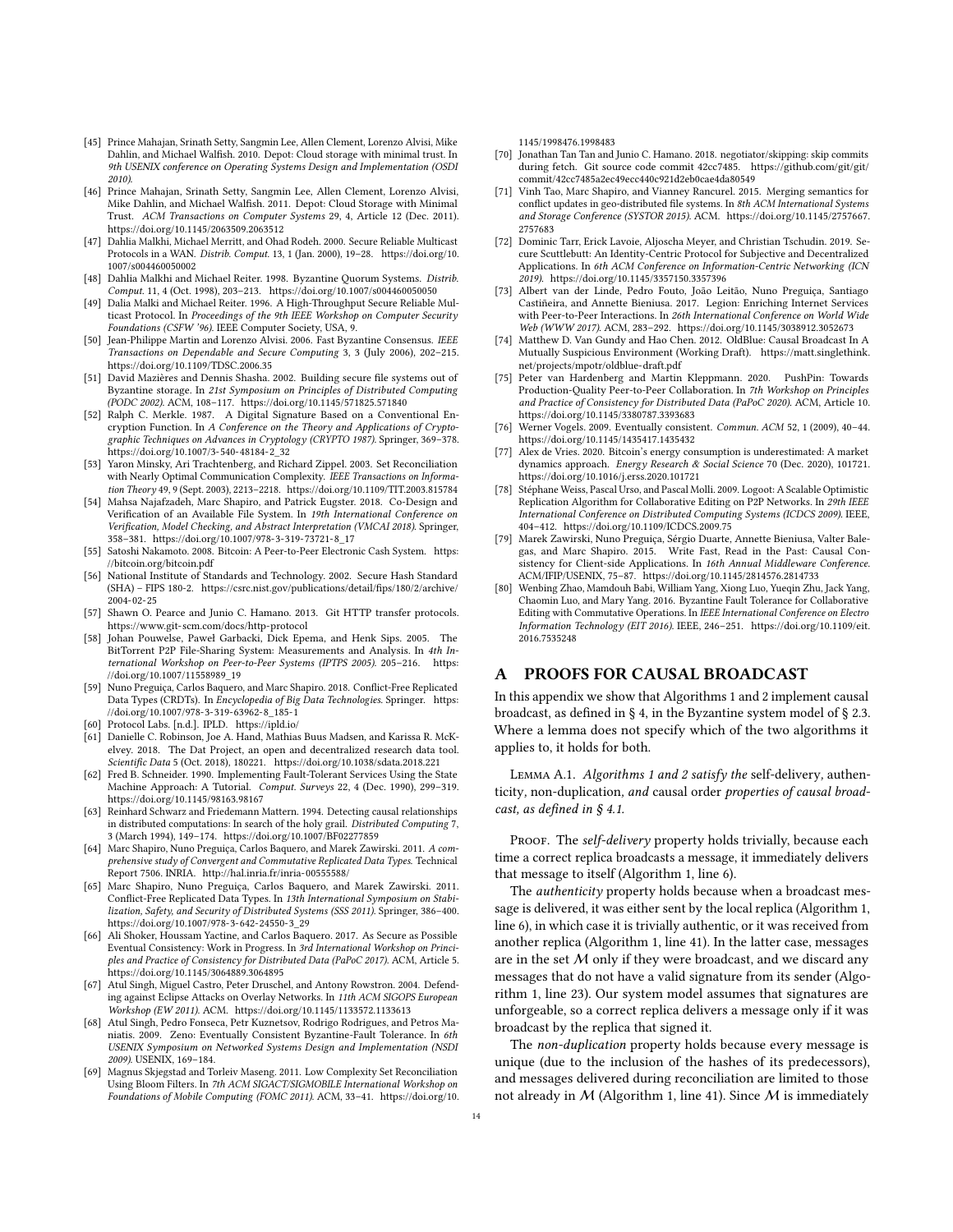updated to include all delivered messages, and this takes place in an atomic block (preventing two threads from concurrently trying to deliver the same message), this algorithm ensures that no correct replica delivers the same message more than once.

The causal order property holds because when a correct replica broadcasts a message, the predecessor hashes are computed such that every message previously broadcast or delivered by this replica becomes a (direct or indirect) predecessor of the new message (Algorithm [1,](#page-6-1) line [2\)](#page-5-1). Any correct replica delivers messages in topologically sorted order, i.e. any predecessors of  $m$  are delivered before  $m$  (Algorithm [1,](#page-6-1) line [41\)](#page-5-1). The reconciliation algorithm delivers messages only once all hashes have been resolved (once all direct and indirect predecessor messages have been received), so we know that there are no missing predecessors. Thus, whenever a correct replica broadcasts or delivers  $m_1$  before broadcasting  $m_2$ , all correct replicas deliver  $m_1$  before delivering  $m_2$ .

This leaves the eventual delivery property, which is the focus of the remainder of this appendix. We consider two correct replicas p and q, with initial sets of messages  $M_p$  and  $M_q$  respectively at the start of the execution. Assume that in this run of the algorithm,  $p$  and  $q$  both complete the reconciliation by reaching line [45](#page-5-1) of Algorithm [1.](#page-6-1) Let  $recvd_p$  be the contents of the variable  $recvd$  at replica  $p$  when the reconciliation is complete, and likewise  $\operatorname{recv}{d_q}$  at replica q. Further, let  $\mathcal{M}'_p=\mathcal{M}_p\cup revd_p$  and  $\mathcal{M}'_q=\mathcal{M}_q\cup revd_q$ be the final set of messages at both replicas.

<span id="page-14-0"></span>LEMMA A.2. The set of messages  $M$  of a correct replica  $p$  grows monotonically.

PROOF. The replica  $p$  only modifies  $M$  by generating new operations, which are added to  $M$  (Algorithm [1,](#page-6-1) line [7\)](#page-5-1), or by unioning it with the set recvd (Algorithm [1,](#page-6-1) line [40\)](#page-5-1). Thus, elements are only added to the set  $M$ , and therefore  $M$  grows monotonically.  $\square$ 

<span id="page-14-1"></span>LEMMA A.3. Let  $m = (v, hs, sig)$  such that  $m \in M_p$ . Then its predecessors are also in  $M_p$ , i.e.  $\forall h \in \text{hs.} \exists m' \in \mathcal{M}_p$ .  $H(m') = h$ .

PROOF. There are two ways *m* can become a member of  $M_p$  for a correct replica  $p$ :

**Case**  $m$  is broadcast by replica  $p$ :

In this case, since  $p$  is assumed to be correct, the hashes hs are computed as  $hs = \{H(m') \mid m' \in M \wedge succ^1(M, m') = \{\}\}\$ for some earlier state  $M$  (Algorithm [1,](#page-6-1) line [2\)](#page-5-1). As  $M$  grows monotonically (Lemma [A.2\)](#page-14-0),  $M \subseteq M_p$ , and thus we can deduce that  $\forall h \in hs$ .  $\exists m' \in M_p$ .  $H(m') = h$ .

**Case**  $m$  is received from another replica (which may be faulty): During the run of the protocol at which  $p$  received  $m$ , we have  $m \in \text{rec} \nu d$  and  $\text{missing} = \{\}$  at line [40](#page-5-1) of Algorithm [1.](#page-6-1) Let  $M$  be the set of messages at  $p$  immediately before that execution of line [40.](#page-5-1) From  $missing = \{\}$  and line [24](#page-5-1) of Algorithm [1](#page-6-1) we have  $\forall h \in hs$ .  $\exists m' \in (\mathcal{M} \cup \mathit{recvd})$ .  $H(m') =$ h. Since M grows monotonically (Lemma [A.2\)](#page-14-0) and  $recvd ⊆$  $M_p$  (Algorithm [1,](#page-6-1) line [40\)](#page-5-1),  $\forall h \in hs$ .  $\exists m' \in M_p$ .  $H(m') = h$ . □

<span id="page-14-2"></span>LEMMA A.4. Let  $m = (v, hs, sig)$  such that  $m \in \mathcal{M}_p$  and  $m \in \mathcal{M}_q$ . Then the hashes hs resolve to the same messages at  $p$  and  $q$ , that is,  ${m' \in M_p | H(m') \in hs} = {m' \in M_q | H(m') \in hs}.$ 

PROOF. We use proof by contradiction. Assume there exists  $h \in$ *hs* such that  $\{m' \in M_p \mid H(m') = h\} \neq \{m' \in M_q \mid H(m') = h\}.$ By Lemma [A.3](#page-14-1) we have  $\{m' \in M_p \mid H(m') = h\} \neq \{ \}$  and similarly,  ${m' \in M_q \mid H(m') = h} \neq {\}$ . Hence, there exist  $m' \in M_p$  and  $m'' \in M_q$  such that  $m' \neq m''$  and  $H(m') = H(m'') = h$ . However, this contradicts our assumption in § [5](#page-4-0) that the hash function  $H(·)$ is collision-resistant. □

<span id="page-14-3"></span>LEMMA A.5.  $M_q \subseteq M'_p$  when executing Algorithm [1.](#page-6-1)

PROOF. We use proof by contradiction. Assume to the contrary that  $\exists m \in \mathcal{M}_q$ .  $m \notin \mathcal{M}'_p$ . Since  $revd \subseteq \mathcal{M}'_p$  and elements are only added to recvd (Algorithm [1,](#page-6-1) line [23\)](#page-5-1) then  $m \notin \mathcal{M}'_b$  implies that  $m \notin \text{rec} \cup \{ord\}$  on replica  $p$ . We now consider two cases depending on the value returned by  $succ^1(M_q,m)$ :

# **Case** succ<sup>1</sup>( $M_q$ , m) = {}:

In this case,  $H(m) \in \text{heads}(\mathcal{M}_q)$ , and so the first heads request from q to p will contain  $H(m)$  (Algorithm [1,](#page-6-1) line [15\)](#page-5-1). Since  $m \notin M_p$ , replica p will send a needs request to q containing  $H(m)$  (Algorithm [1,](#page-6-1) line [19\)](#page-5-1). Upon receiving the needs message containing  $H(m)$ , replica  $q$  will reply with an msgs response containing  $m$  (Algorithm [1,](#page-6-1) line [32\)](#page-5-1). Replica  $p$  will receive the msgs response with  $m$  from replica  $q$  and will add  $m$  to  $revd$  (Algorithm [1,](#page-6-1) line [23\)](#page-5-1). This contradicts our previous finding that  $m \notin \text{rec} \cup d$ .

Case  $succ^1(M_q,m) \neq \{\}$ :

In this case,  $H(m) \notin \text{heads}(\mathcal{M}_q)$ . Since  $\mathcal{M}_q$  is a DAG, there must exist a message m' such that  $H(m') \in \text{heads}(\mathcal{M}_q)$ and  $m' \in succ^*(\mathcal{M}_q,m)$ . As in the previous case,  $H(m') \in$ heads( $M_a$ ) implies that  $m' \in \text{recv}$ . Note that none of the messages in succ<sup>\*</sup>( $\mathcal{M}_q$ , *m*) are in  $\mathcal{M}_p$  as  $m \notin \mathcal{M}'_p$  implies that  $m \notin M_p$  (Lemma [A.2\)](#page-14-0). If  $m' \in succ^1(M_q, m)$  then it must the case that  $m \in \text{recvd}$  by the time that  $missing = \emptyset$ , otherwise  $m \in missing$  (Algorithm [1,](#page-6-1) line [24\)](#page-5-1). By induction over the path of successors from  $m'$  to  $m$ , we observe that  $m \in \text{recv}d$ . At each step of the induction, the replicas move to the predecessors of the previous step; due to Lemma [A.4,](#page-14-2)  $p$  and  $q$  agree about the identity of these predecessors. This contradicts our previous finding that  $m \notin \text{rec} \text{vol}$ .

□

# <span id="page-14-4"></span>LEMMA A.6.  $M_q \subseteq M'_p$  when executing Algorithm [2.](#page-7-1)

PROOF. We use proof by contradiction. Assume  $m \in \mathcal{M}_q$  such that  $m \notin \mathcal{M}'_p$  and  $m \notin \text{recv}$  like in Lemma [A.5.](#page-14-3) Let filter be the Bloom filter in the initial message from  $p$  to  $q$  in the current protocol run (Algorithm [2,](#page-7-1) line [4\)](#page-6-2). Even though  $m \notin M_p$  (by Lemma [A.2\)](#page-14-0), BLOOMMEMBER( $filter, m$ ) may return a false positive. Moreover, if it returns true,  $m$  may or may not be a successor of a  $$ item as computed in Algorithm [2,](#page-7-1) lines [9–10.](#page-6-2) As a result it is possible that either  $m \in reply$  or  $m \notin reply$  after q has executed line [10](#page-6-2) of Algorithm [2.](#page-7-1)

If  $m \in reply$  then  $p$  will receive an msgs response containing  $m$ from  $q$ , which will be added to  $recvd$ , contradicting our assumption that  $m \notin \text{rec} \cup d$ . If  $m \notin \text{reply}$  we continue to line [15](#page-6-2) of Algorithm [2,](#page-7-1) from which point onward the algorithm is the same as Algorithm [1.](#page-6-1) Thus, we have  $M_q \subseteq M'_p$  by Lemma [A.5.](#page-14-3)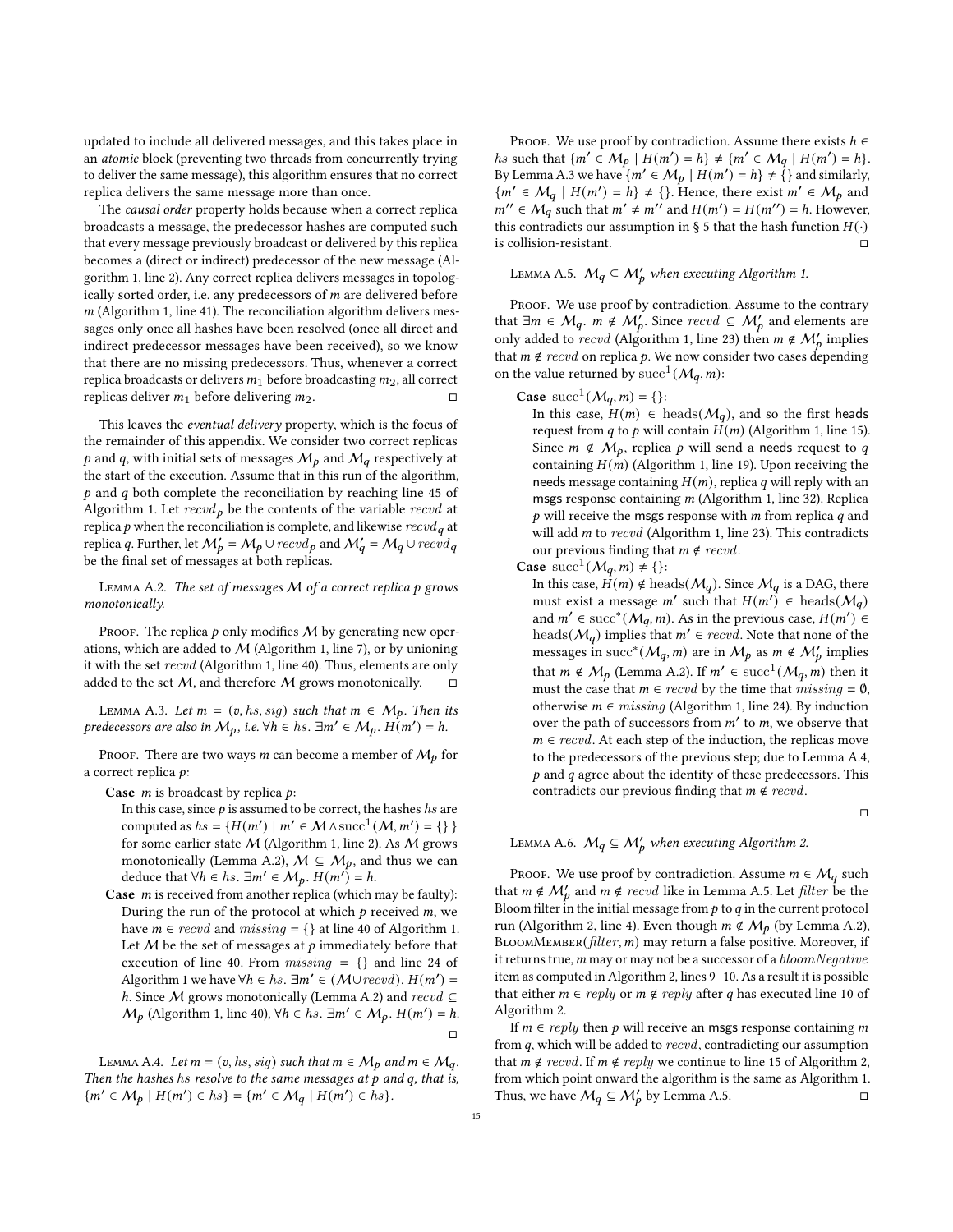# <span id="page-15-1"></span>LEMMA A.7.  $M'_p \subseteq M_p \cup M_q$ .

PROOF. We use proof by contradiction. Assume to the contrary that  $\exists m \in M'_b$ .  $m \notin M_p \land m \notin M_q$ . Since  $\exists m \in M'_b$ , replica p must have received a message containing  $m$  from replica  $q$  before it completed reconciliation (Algorithm [1,](#page-6-1) lines [22–26](#page-5-1) and [40\)](#page-5-1). Replica q will only send a message containing m if  $m \in M_q$  or  $m \in M'_q$ , depending on whether replica  $q$  has completed the reconciliation algorithm. Since  $m \notin M_q$  then replica q must have received a message containing *m* from replica *p*. Since  $m \notin M_p$  then replica *p* will not send this message and therefore  $m$  does not exist.

<span id="page-15-3"></span>LEMMA A.8. When two correct replicas  $p$  and  $q$ , with initial sets of messages  $M_p$  and  $M_q$ , have completed reconciliation (i.e. both have reached line [45](#page-5-1) of Algorithm [1\)](#page-6-1), then their final sets of messages  $\mathcal{M}'_b$ and  $M'_a$  are both equal to  $M_p \cup M_q$ .

Proof. We have  $M_p \subseteq M'_p$  by Lemma [A.2,](#page-14-0)  $M_q \subseteq M'_p$  by Lemmata [A.5](#page-14-3) and [A.6,](#page-14-4) and  $M'_b \subseteq M_p \cup M_q$  by Lemma [A.7.](#page-15-1) From these facts we have shown that  $M_{p}^{'} = M_{q}^{'} \cup M_{q}$ . Similarly, by swapping p and q we can show that  $\mathcal{M}'_q = \mathcal{M}_q \cup \mathcal{M}_q$ .

<span id="page-15-2"></span>Lemma A.9. If two correct replicas attempt reconciliation an infinite number of times, then there is an infinite number of protocol runs in which the algorithm terminates (i.e. both replicas reach line [45](#page-5-1) of Algorithm [1\)](#page-6-1), assuming the system model of  $\S 2.3$ .

PROOF. Our system model assumes network communication is reliable, but it allows correct replicas to crash and recover. If a crash occurs during a reconciliation, that reconciliation may be aborted. However, if we perform reconciliation an infinite number of times, then only a subset of reconciliations will be affected by crashes, and an infinite number of reconciliations will be free from crashes.

The graph of messages  $M_p$  at any correct replica  $p$  is finite and contains no cycles. Therefore, every vertex  $m' \in M_p$  can be reached in a finite number of steps by starting a graph traversal at heads( $M_p$ ) and, in each step, moving from each vertex to its predecessors. Moreover, by Lemma [A.3,](#page-14-1)  $M_p$  at any correct replica  $p$  contains only hashes that are the hash of another message in  $M_p$ . Hence, in a connection in which neither replica crashes, the algorithm will always reach the state  $missing = \{\}$  and terminate (i.e. reach line [45](#page-5-1) of Algorithm [1\)](#page-6-1) in a finite number of round-trips of needs requests and msgs responses.

Since there are an infinite number of connection attempts that are free from crashes, and the algorithm always terminates for these connections, we can conclude that there are an infinite number of protocol runs in which the algorithm terminates.

Theorem A.10. Algorithms [1](#page-6-1) and [2](#page-7-1) implement causal broadcast, as defined in  $\S 4$ , in the Byzantine system model of  $\S 2.3$ .

PROOF. Lemma [A.1](#page-13-37) proves the properties apart from eventual delivery. To prove eventual delivery, for any two correct replicas  $p$  and  $q$ , we must show that a message delivered by  $p$  will also be delivered by  $q.$  We assume in § [2.3](#page-1-1) that the correct replicas form a connected component in the graph of replicas and network links. Thus, either there is a direct network link between  $p$  and  $q$ , or there is a path of network links on which all of the intermediate links are also correct.

Assume that any two adjacent replicas on this path periodically attempt a reconciliation without a bound on the number of reconciliations. Thus, in an execution of infinite duration, there will be an infinite number of reconciliations between any two adjacent replicas. By Lemma [A.9,](#page-15-2) an infinite number of these reconciliations will complete. By Lemma [A.8,](#page-15-3) at the instant in which one of these reconciliations completes, the set of messages delivered by one replica equals the set of messages delivered by the other replica, with the exception of any messages delivered by concurrent reconciliations.

Any messages delivered by one replica while the reconciliation with the other replica was in progress will be sent in the next reconciliation, which always exists, since we are assuming an infinite number of reconciliations. After a reconciliation where one replica completes while the other does not (e.g. due to a crash just before completing), the sets of messages delivered by the two replicas may be different, but again the missing messages will be sent in the next reconciliation.

Let  $m$  be a message that has been delivered by  $p$  at some point in time. We have  $m \in M_p$  from that time onward, since  $M_p$  is exactly the set of delivered messages, and it grows monotonically (Lemma [A.2\)](#page-14-0). Thus,  $m$  will eventually be delivered by any correct replica to which  $p$  has a direct network link. These replicas will eventually relay  $m$  to their direct neighbors, and so on, until  $m$  is delivered to  $q$  through successive reconciliations along the path from  $p$  to  $q$ . Therefore,  $m$  is eventually delivered by  $q$ .  $\Box$ 

## <span id="page-15-0"></span>B PROOFS FOR BEC REPLICATION

In this appendix we prove that Algorithm [3](#page-9-1) provides Byzantine Eventual Consistency, as defined in § [3.1.](#page-2-3)

<span id="page-15-4"></span>LEMMA B.1. For a given message m, the conditions on lines [8](#page-8-0) and [9](#page-8-0) of Algorithm [3](#page-9-1) evaluate to the same result (true or false) on all correct replicas.

PROOF. The safety check on line [8](#page-8-0) depends only on the updates in the message and the invariants, and not on the replica state. We assume that all correct replicas use the same invariants, so they will agree on whether the updates are safe.

The predecessor check on line  $9$  depends only on  $m$  and the set of its predecessors; this set is the same on all correct replicas, since it is unambiguously determined by  $m$ 's causal dependency hashes, and a replica ensures that if a message is in  $M$ , its predecessors are also in  $M$ .  $\Box$ 

<span id="page-15-5"></span>LEMMA B.2. In Algorithm [3,](#page-9-1) for all replica states S, and for all messages  $m_1$ ,  $m_2$  such that neither message is a predecessor of the other, delivering  $m_1$  first and then  $m_2$  has the same effect as delivering  $m_2$  first and then  $m_1$ .

PROOF. Consider first the conditions on lines [8](#page-8-0) and [9](#page-8-0) of Algorithm [3;](#page-9-1) by Lemma [B.1,](#page-15-4) these conditions always evaluate to the same value for a given message, regardless of the replica state and the order in which the messages are delivered. If they evaluate to false for both  $m_1$  and  $m_2$ , the state  $S$  is not modified, so these updates commute. If the conditions are false for one message and true for the other, only one of the message deliveries updates the replica state, so these updates commute.